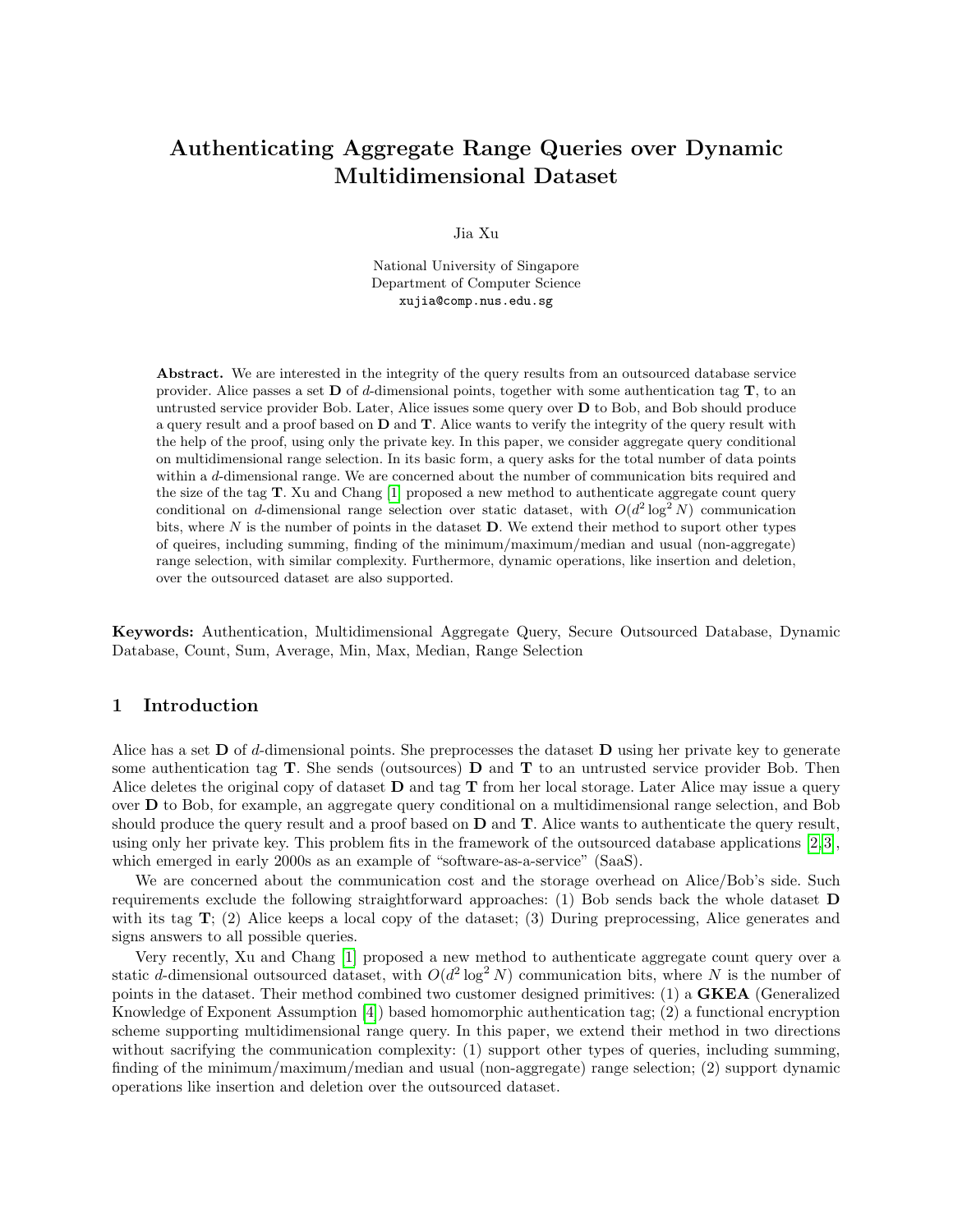<span id="page-1-0"></span>Table 1: Worst case performance of different authentication schemes for aggregate range query or range selection query. This table consists of two parts: the first three rows are for aggregate query; the rest four rows are for range selection query.

Note: (1) The symbol "-" indicates that the authors do not provide such information in their paper. (2) Our scheme is much more efficient in computation cost in 1D case, compared with high dimensional case (See annotation  $\star$ ). (3)  $dN \log N \leq \log^d N$ , if  $d > \log(dN)/\log \log N$ . We point out that the high computation cost on prover can be mitigated with horizontal partition of the dataset and parallel execution on each partition. (4) We do not include  $[5, 6]$  $[5, 6]$  in this table, since these works do not provide concise asymptotic bound on their schemes. However, their performances are limited by the underlying data structure they adopted, i.e. KD-tree [\[5\]](#page-16-4) and R-Tree [\[6\]](#page-16-5), which require exponential (in dimension) communication overhead in the worst case. (5) Our scheme supports private key verification, while the other works in this table support public key verification.

| Scheme                                     |                | Dimension Communica-<br>tion overhead head<br>(bits) | Storage over-             | Computation<br>(Verifier Alice)          | Computation<br>(Prover Bob)                                | Query                                                                     | Techniques                                                                                      |
|--------------------------------------------|----------------|------------------------------------------------------|---------------------------|------------------------------------------|------------------------------------------------------------|---------------------------------------------------------------------------|-------------------------------------------------------------------------------------------------|
| PDAS <sup>[7]</sup>                        | $d=1$          | $O( S \log N)$                                       | O(N)                      | $O( S \log N)$                           | $O( S  + K^2)$                                             | SUM, COUNT                                                                | commitment<br>Aggregated<br>Shamir's<br>Secret-Sharing<br>Scheme                                |
| Li et al. $[8]$                            | $d \geq 1$     | $O(dN+2^d)$                                          | $\Omega(dN)$              | $O(dN+2^d)$                              | $\Omega(N^{1-\frac{1}{d}})$                                | SUM or COUNT or MIN or MHT-like<br>tion data structure per<br>query type) | authentication<br>MAX (One authentica-structure for B-Tree/R-Tree                               |
| This<br>paper<br>$ Xu \text{ et al. } [1]$ | and $d \geq 1$ | $\overline{O(d^2 \log^2 \mathcal{Z})}$               | O(dN)                     |                                          | $O(d^2 \log^2 \mathcal{Z})$ †* $O(dN \log \mathcal{Z})$ ‡* | SUM, COUNT, MIN, MAX,<br><b>MEDIAN</b>                                    | designed)<br>(customer<br>func-<br>tional encryption $+$ <b>GKEA</b><br>based homomorphic tag   |
| Atallah $et$ al. [9]                       | $d = 1, 2$     | O(1)                                                 | O(N)                      | O( S )                                   | O(1)                                                       | Range Selection                                                           | Precomputed prefix sum $+$<br><b>BLS</b> signature                                              |
| Martel et al. [10]                         | $d \geq 1$     | $O(\log^{d-1} N)$<br>$+ S $                          |                           |                                          |                                                            | Range Selection                                                           | Authentication Data Struc-<br>$ture + Geometry Partition$                                       |
| Chen et al. $[11]$                         | d>1            | $O(\log^d Z)$                                        | $O(N \log^d \mathcal{Z})$ | $O(\log^d Z)$                            | $O(\log^d Z)$                                              | Range Selection                                                           | Authentication Tree Struc-<br>$ture + Access Control$                                           |
| This paper                                 | $d \geq 1$     | $O(d^2 \log^2 \mathcal{Z})$                          | O(dN)                     | $O(d^2 \log^2 \mathcal{Z})$<br>$ S $ )†* | $+$ O(dN log Z)<br>$ S $ ) $\ddagger\star$                 | $+$ Range Selection                                                       | func-<br>(customer designed)<br>tional encryption $+$ <b>GKEA</b><br>based homomorphic tag      |
| This paper                                 | $d \geq 1$     | $O(d^2 \log^2 \mathcal{Z})$                          | $O(dN\cdot 2^d)$          | $O(d^2 \log^2 \mathcal{Z})$<br>$ S $ )†* | $+$ O(dN log Z)<br>$ S $ ) $\ddagger\star$                 | $+$ Range<br>Selection<br>projection                                      | with (customer designed)<br>func-<br>tional encryption $+$ <b>GKEA</b><br>based homomorphic tag |

 $\dagger$ :  $O(d^2)$ 

 $\star$ : If the query range is 1D, the cost is  $O(|S|)$ .

N: The number of tuples in the dataset. S: The set of tuples satisfying the query condition.

K: The number of servers in PDAS [\[7\]](#page-16-6).  $\mathcal{Z}$ : The domain size of attributes/points in one dimension.

 $\ddagger$ :  $O(dN \log \mathcal{Z})$  bilinear map operations.

### 1.1 Contribution

The main contribution of this paper can be summarized as below.

- 1. We propose a method to authenticate aggregate queries over static multidimensional dataset, including SUM, MIN, MAX, MEDIAN, with  $O(d^2 \log^2 \mathcal{Z})$  communication bits, based on [\[1\]](#page-16-0). We prove that the new authentication method is secure.
- 2. We propose a method to authenticate range selection query over multidimensional static dataset, with  $O(d^2 \log^2 \mathcal{Z})$  communication bits, based on [\[1\]](#page-16-0). We prove that the new authentication method is secure.
- 3. We propose a method to authenticate aggregate range query and non-aggregate range selection query over dynamic multidimensional dataset. We prove that the proposed method is secure.
- 4. We extend our method to support privacy protection and prevent frame attack.

The comparison between our result and previous work is given in Table [1.](#page-1-0)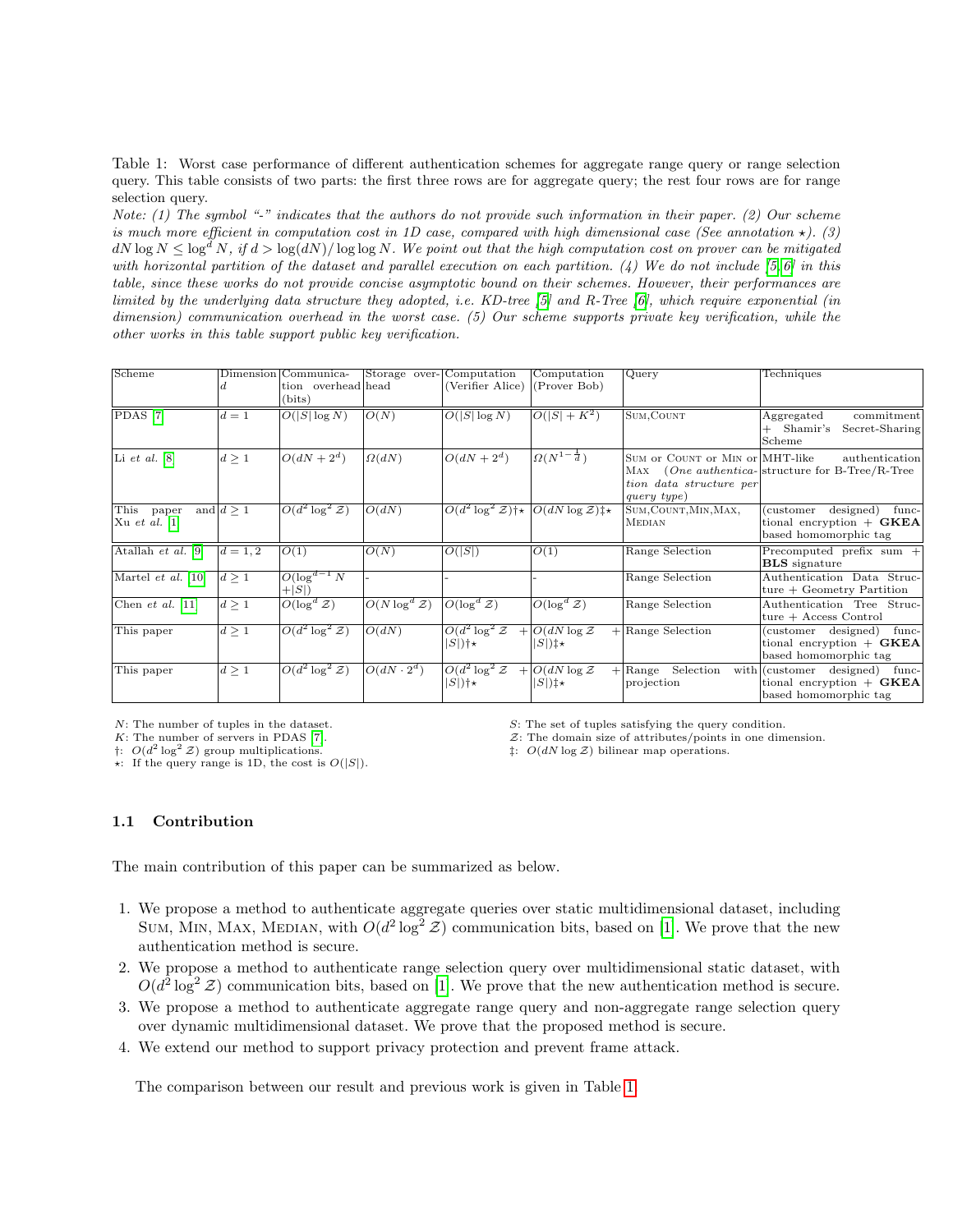# 2 Related work

Researches in secure outsourced database focus on two major aspects: (1) privacy (i.e. protect the data confidentiality against both the service provider and any third party) e.g.  $[3,12,13,14]$  $[3,12,13,14]$  $[3,12,13,14]$  $[3,12,13,14]$ , and  $(2)$  integrity (i.e. authenticate the soundness and completeness of query results returned by the service provider) e.g. [\[2,](#page-16-1) [10,](#page-17-1) [15,](#page-17-6) [16,](#page-17-7) [17,](#page-17-8) [5,](#page-16-4) [18,](#page-17-9) [6,](#page-16-5) [19,](#page-17-10) [20,](#page-17-11) [9,](#page-17-0) [21,](#page-17-12) [22,](#page-17-13) [23,](#page-17-14) [24,](#page-17-15) [7,](#page-16-6) [8\]](#page-16-7). In the "integrity" track, a lot of works (e.g. [\[10,](#page-17-1) [16,](#page-17-7) [17,](#page-17-8) [5,](#page-16-4) [9,](#page-17-0) [6\]](#page-16-5)) are done for "identity query" [\[18\]](#page-17-9), i.e. the query result is a subset of the database. [\[16,](#page-17-7) [5\]](#page-16-4) authenticated 1D range selection queries, with linear (in the number of tuples selected by the query condition) communication cost and storage overhead. [\[17\]](#page-17-8) verified range selection queries using aggregated signatures (like RSA [\[25\]](#page-17-16), BLS [\[26\]](#page-17-17)). [\[6\]](#page-16-5) proposed a linear (or superlinear) scheme, which uses chained signatures over a "verification R-Tree" built on a multidimensional data space, to authenticate windows query, range query, kNN query, and RNN query. To the best of our knowledge, the current most efficient authentication scheme for range selection queries is [\[9\]](#page-17-0), which proposed an efficient authentication scheme for 1D and 2D range selection queries over a grid dataset (e.g. GIS or image data) with  $O(1)$  communication cost and linear storage overhead. [\[18\]](#page-17-9) claimed to authenticate arbitrary queries, but their security model is too weak: a playful adversary can easily break their scheme. Aggregate range query is arguably more challenging and only a few works (e.g. [\[5,](#page-16-4) [7,](#page-16-6) [8,](#page-16-7) [1\]](#page-16-0)) are devoted to the authentication of aggregate query. We remark that our scheme can also protect privacy for aggregate attributes by using homomorphic encryption scheme like [\[7,](#page-16-6) [8\]](#page-16-7)).

There are roughly four categories of approaches for outsourced database authentication in the literatures [\[2,](#page-16-1) [10,](#page-17-1) [15,](#page-17-6) [16,](#page-17-7) [17,](#page-17-8) [5,](#page-16-4) [18,](#page-17-9) [6,](#page-16-5) [19,](#page-17-10) [20,](#page-17-11) [9,](#page-17-0) [21,](#page-17-12) [22,](#page-17-13) [23,](#page-17-14) [24\]](#page-17-15). (1) (Homomorphic and/or aggregatable) Cryptographic primitives, like collision-resistant hash, digital signature, commitment [\[17,](#page-17-8) [27,](#page-17-18) [7\]](#page-16-6). (2) Geometry partition and authenticated data structure [\[10,](#page-17-1) [6,](#page-16-5) [9,](#page-17-0) [22,](#page-17-13) [19,](#page-17-10) [8\]](#page-16-7). For example, Merkle Hash Tree (typically for 1D case) and variants, KD-tree with chained signature [\[5\]](#page-16-4), R-Tree with chained signature [\[6\]](#page-16-5), and authenticated B-Tree/R-Tree [\[8\]](#page-16-7). (3) Authenticated precomputed partial result, e.g. authenticated prefix sum [\[9,](#page-17-0) [8\]](#page-16-7) (the static case solution in [\[8\]](#page-16-7)) (4) Inserting and auditing fake tuples [\[20\]](#page-17-11). Instead of leveraging on the standard or existing cryptographic primitives (e.g. digital signature scheme, cryptographic hash) like most of previous works, [\[1\]](#page-16-0) designed a new functional encryption scheme and a new homomorphic authentication tag. Consequently, [\[1\]](#page-16-0) achieves very good asymptotic performance, but their proof of security became much more challenging.

To the best of our knowledge, the existing few works  $(e.g. [5, 7, 8])$  $(e.g. [5, 7, 8])$  $(e.g. [5, 7, 8])$  $(e.g. [5, 7, 8])$  $(e.g. [5, 7, 8])$  on authentication of aggregate query either only deal with [1](#page-2-0)D case, or have communication overhead<sup>1</sup> linear (or even superlinear) w.r.t. the number of data points in the query range, and/or exponential in dimension. Even for multidimensional (nonaggregate) range selection query, the communication overhead is still in  $O(\log^{d-1} N + |S|)$  (Martel *et al.* [\[10\]](#page-17-1), Chen et al. [\[11\]](#page-17-2)), where S is the set of data points within the query range, N is the number of data points in the dataset, and d is the dimension.

Recently, Gennaro et al. [\[28\]](#page-17-19) and Chung et al. [\[29\]](#page-17-20) proposed methods to authenticate any outsourced (or delegated) polynomial time function, based on fully homomorphic encryption [\[30,](#page-17-21) [31,](#page-17-22) [32\]](#page-17-23). They [\[28,](#page-17-19) [29\]](#page-17-20) also gave a good discussion on why previous techniques (e.g. interactive proofs, probabilistic checkable proof (PCP), and interactive arguments ) are insufficient for authenticating outsourced function from the performance point of view. If a function has input size  $\Gamma_1$  and output size  $\Gamma_2$ , then both Gennaro *et al.* [\[28\]](#page-17-19) and Chung et al. [\[29\]](#page-17-20) have communication overhead in  $\Omega(\Gamma_1 + \Gamma_2)$  to authenticate this function, where the hidden constant behind the big- $\Omega$  notation could be huge. The reason is two-fold: (1) First, using Gentry's fully homomorphic encryption scheme, one bit plaintext will be expanded to  $O(\kappa^3)$  bits ciphertext; (2) Second, in Gennaro et al. [\[28\]](#page-17-19), before encrypting, each bit of plaintext will be replaced by a  $\kappa$  bits long message, which in turn will be encrypted by fully homomorphic encryption scheme; in Chung et al. [\[29\]](#page-17-20), to authenticate a query, Alice has to generate  $O(t)$  similar queries and issues all of these queries together and encrypts them using fully homomorphic encryption scheme, to achieve false positive probability  $2^{-t}$ . The difference between their solutions and our work may become more clear when authenticating non-aggregate range selection query: Both Gennaro et al. [\[28\]](#page-17-19) and Chung et al. [\[29\]](#page-17-20) will require linear communication overhead (with huge constant factor), while our solution still requires  $O(d^2 \log^2 \mathcal{Z})$  communication overhead.

<span id="page-2-0"></span><sup>&</sup>lt;sup>1</sup> The original papers either do not provide a tight theoretical asymptotic bound, or do not relate the bound to generic parameters, including database size, domain size, dimension and security parameter.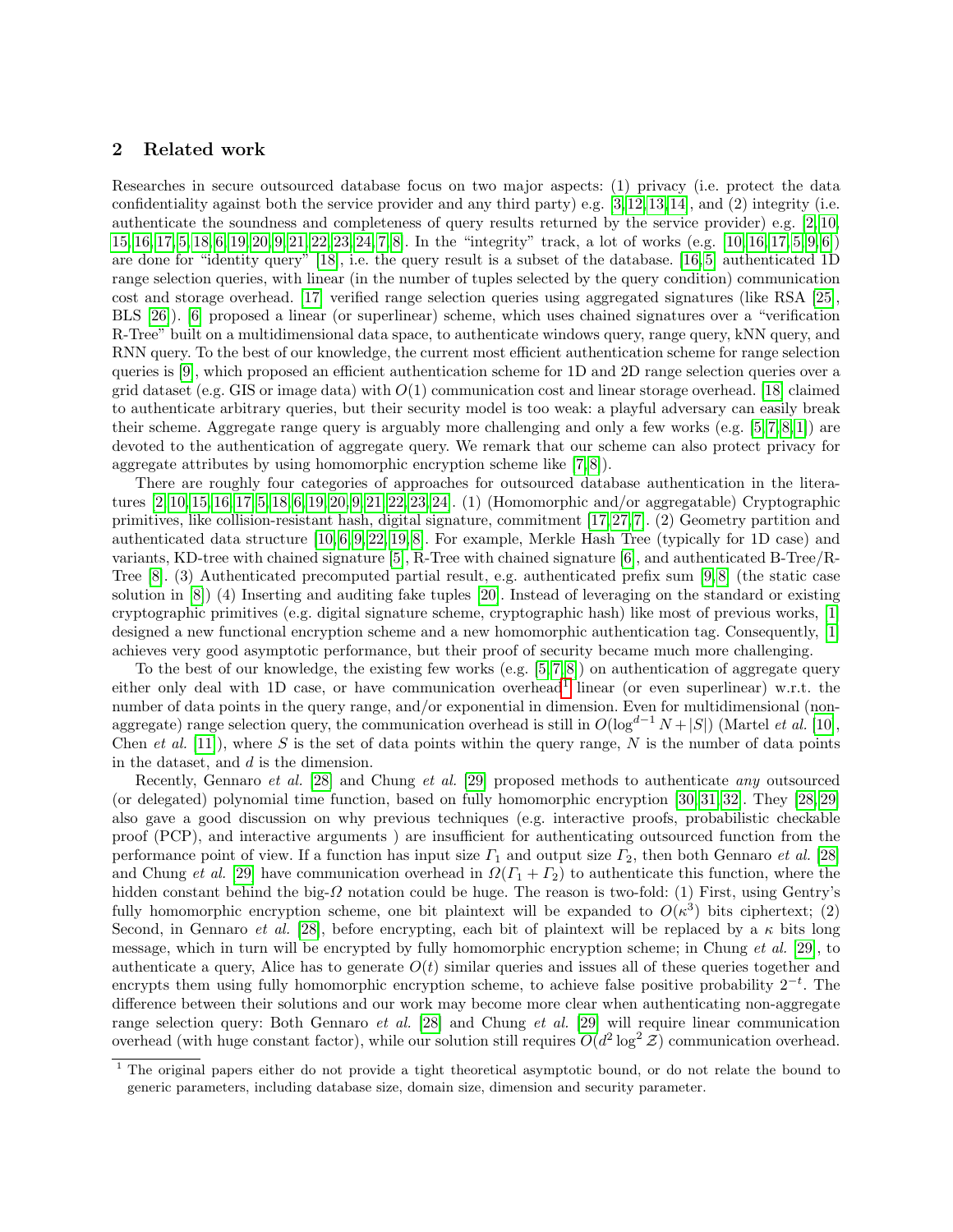# 3 Formulation

In this section, we restate the problem formulation and security model from [\[1\]](#page-16-0), with modifications adapting our extension in this paper.

### 3.1 Dataset and Query

The dataset  $\bf{D}$  is a set of N d-dimensional points  $\bm{x}_1, \bm{x}_2, \ldots, \bm{x}_N$  from the domain  $[\mathcal{Z}]^d$  where  $\mathcal Z$  is a big integer (e.g. 64 bits integer). Each point  $x \in D$  is associated with a vector-valued attribute, denoted as  $Att(x)$ , where each component of the vector  $\text{Att}(x)$  is an integer. Let  $\mathbf{R} = [a_1, b_1] \times [a_2, b_2] \times \ldots \times [a_d, b_d] \subseteq [\mathcal{Z}]^d$  be a d-dimensional rectangular range. Xu and Chang [\[1\]](#page-16-0) focused on aggregate count query function Count :

$$
COUNT(D, R) \stackrel{\text{def}}{=} \sum_{\boldsymbol{x} \in \mathbf{D} \cap \mathbf{R}} Att(\boldsymbol{x}) \pmod{p},
$$

where the attribute  $Att(x) = 1$  for each point  $x \in D$ . Note that p is exponential in the security parameter  $\kappa$  and N is polynomial in  $\kappa$ .

In this paper, we are concerning the following queries together with multidimensional vector-valued attribute  $Att(x), x \in D$ :

SUM: A sum query with range R asks for the summation of attributes  $Att(x)$  for all data points  $x \in D \cap R$ .

$$
SUM(D, R) = \bigoplus_{x \in D \cap R} Att(x) \pmod{p}
$$
 (1)

MIN: A min query with range **R** and dimension  $\iota \in [d]$  asks for the minimum attribute value along the  $\iota$ -th dimension among all data points  $x \in D \cap R$ .

$$
Min(\mathbf{D}, \mathbf{R}, \iota) = \min_{\mathbf{x} \in \mathbf{D} \cap \mathbf{R}} Att(\mathbf{x})[\iota]
$$
 (2)

Max: A max query with range **R** and dimension  $\iota \in [d]$  asks for the maximum attribute value along the *ι*-th dimension among all data points  $x ∈ D ∩ R$ .

$$
MAX(D, R, \iota) = \max_{x \in D \cap R} Att(x)[\iota]
$$
\n(3)

MEDIAN: A median query with range R and dimension  $\iota \in [d]$  asks for the meadian attribute value along the *ι*-th dimension among all data points  $x \in D \cap R$ .

$$
\text{MEDIAN}(\mathbf{D}, \mathbf{R}, \iota) = y, \text{ such that } y \in S = \{ \text{Att}(\boldsymbol{x})[\iota] : \boldsymbol{x} \in \mathbf{D} \cap \mathbf{R} \} \text{ and } y \text{ is ranked } \lceil \frac{|S|}{2} \rceil \text{-th among the set } S \tag{4}
$$

RANGESELECT: A range select query with range **R** asks for all data points  $x \in D \cap R$ .

$$
RangeSELECT(D, R) = \{x : x \in D \cap R\}
$$
\n(5)

#### 3.2 Security Model

Xu and Chang [\[1\]](#page-16-0) presented a formulation for the authentication problem over outsourced database, as a variant of Verifiable Computation [\[28\]](#page-17-19). Let us view a query on a dataset as the function  $F: \mathbb{D} \times \mathbb{Q} \to \{0,1\}^*$ , where  $\mathbb D$  is the domain of datasets,  $\mathbb Q$  is the domain of queries, and the output of F is represented by a binary string. Note that a query  $Q \in \mathbb{Q}$  is represented by combination of query type (like count, sum, etc), query range, and other parameters if any (e.g. a min query MIN( $(\mathbf{R}, \iota)$ ). Xu and Chang [\[1\]](#page-16-0) defined the remote computing protocol as follow: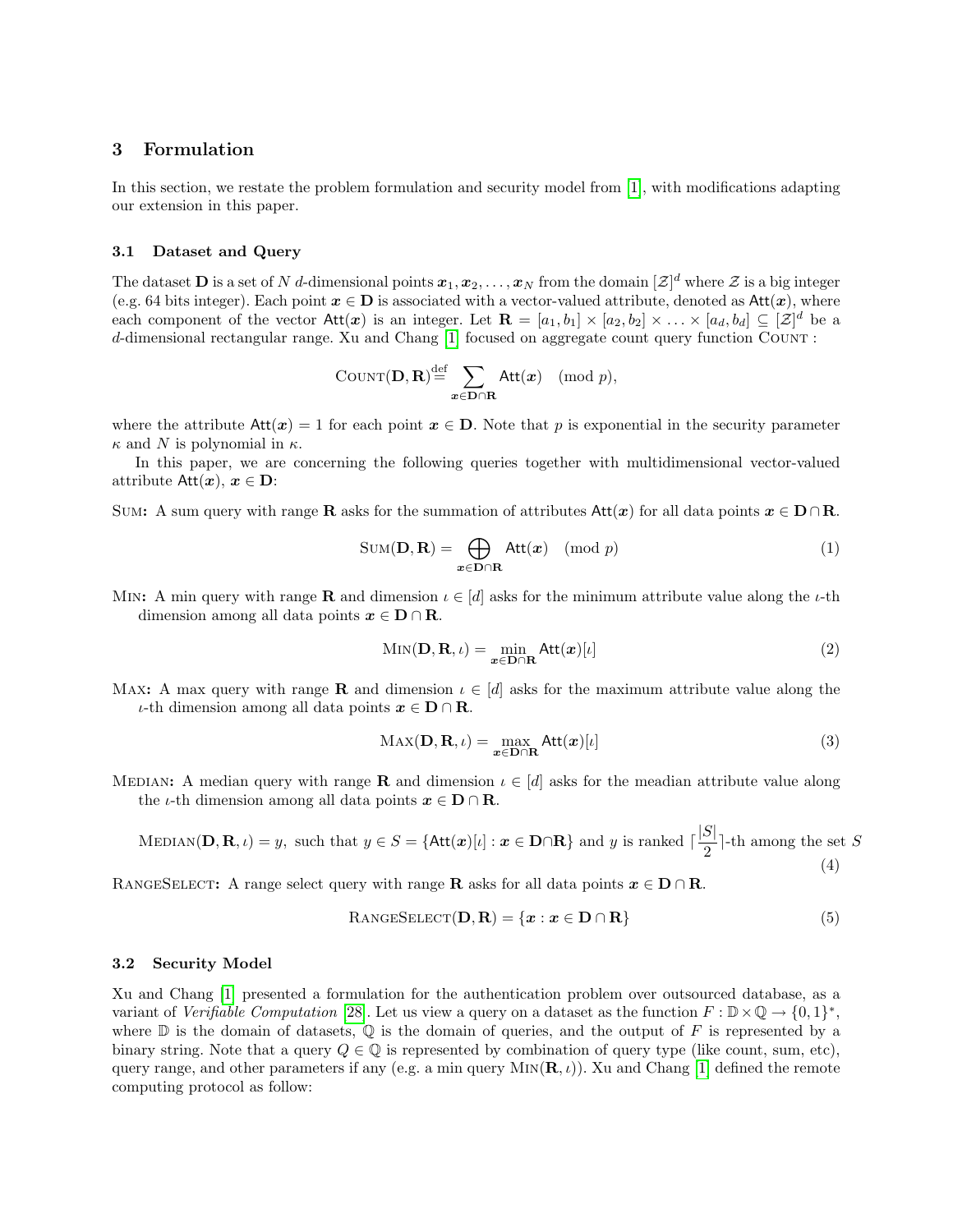**Definition 1 (RC [\[1\]](#page-16-0))** A Remote Computing (RC) protocol for a function  $F : \mathbb{D} \times \mathbb{Q} \to \{0,1\}^*$ , between Alice and Bob, consists of a setup phase and a query phase. The setup phase consists of a key generating algorithm KGen and data encoding algorithm DEnc; the query phase consists of a pair of interactive algorithms, namely the evaluator Eval and the extractor Ext. These four algorithms (KGen, DEnc,  $\langle$ Eval, Ext $\rangle$ ) run in the following way:

### Setup Phase

- 1. Given security parameter  $\kappa$ , Alice generates a key  $K: K \leftarrow \mathsf{KGen}(1^{\kappa})$ .
- 2. Alice encodes dataset  $\mathbf{D} \in \mathbb{D}$ :  $(\mathbf{D}_B, \mathbf{D}_A) \leftarrow \mathsf{DEnc}(\mathbf{D}, K)$ , then sends  $\mathbf{D}_B$  to Bob and keeps  $\mathbf{D}_A$ .
- Query Phase The query phase consists of multiple query sessions. In each query session, Alice and Bob interact as below.
	- 1. Alice selects a query  $\mathbf{Q} \in \mathbb{Q}$ .
	- 2. Algorithm  $Ext(D_A, Q, K)$  on Alice's side, interacts with algorithm  $Eval(D_B)$  on Bob's side to compute  $(\zeta, X, \Psi) \leftarrow \langle \text{Eval}(\mathbf{D}_B), \text{Ext}(\mathbf{D}_A, \mathbf{Q}, K) \rangle$ , where  $\zeta \in \{\text{accept}, \text{reject}\}\$  and  $\Psi$  is the proof of result X. If  $\zeta$  = accept, then Alice accepts that X is equal to  $F(D, Q)$ . Otherwise, Alice rejects.

<span id="page-4-0"></span>**Definition 2 (Efficient RC** [\[1\]](#page-16-0)) A RC protocol is efficient, if

- 1. the size of K and  $D_A$  are both in  $O(poly(d))$  where d is the dimension of dataset  $D$ ;
- 2. communication complexity is  $O(poly(d, \log |D|));$
- 3. the size of  $\mathbf{D}_\mathbf{B}$  is  $O(poly(d, |\mathbf{D}|))$  (this implies the complexity of DEnc is in  $O(poly(d, |\mathbf{D}|))$ ).
- 4. the algorithm Ext must be more efficient than computing F directly (This is similar with models in [\[28,](#page-17-19) [29\]](#page-17-20)).

A  $RC$  protocol is verifiable, if the following conditions hold: (1) Alice always accepts, when Bob follows the protocol honestly; (2) Alice rejects with o.h.p. (overwhelming high probability), when Bob returns a wrong result. Here adversaries, i.e. malicious Bob, are allowed to interact with Alice and learn for polynomial number of query sessions, before launching the attack. During the learning, the adversary may store whatever it has seen or leant in a state variable.

**Definition 3** (VRC [\[1\]](#page-16-0)) A RC protocol  $\mathcal{E} =$  (KGen, DEnc,  $\langle$  Eval, Ext $\rangle$ ) w.r.t. function  $F : \mathbb{D} \times \mathbb{Q} \rightarrow \{0, 1\}^*$ , is called VRC (Verifiable Remote Computing) protocol, if the following two conditions hold: Let  $\kappa$  be the security parameter.

- $-$  correctness: for any  $\mathbf{D} \in \mathbb{D}$ , any  $K \leftarrow \mathsf{KGen}(1^\kappa)$  and any  $\mathbf{Q} \in \mathbb{Q}$ , it holds that  $\langle \mathsf{Eval}(\mathbf{D}_\mathtt{B}), \mathsf{Ext}(\mathbf{D}_\mathtt{A}, \mathbf{Q}, K) \rangle =$ (accept,  $F(\mathbf{D}, \mathbf{Q}), \Psi$ ) for some  $\Psi$ , where  $(\mathbf{D}_B, \mathbf{D}_A) \leftarrow \text{DEnc}(\mathbf{D}, K)$ .
- soundness: for any PPT (adaptive) adversary A, the advantage  $\mathsf{Adv}_{\mathcal{E},\mathcal{A}}(1^{\kappa}) \leq negl(\kappa)$  (asymptotically less or equal).

Experiment  $\mathsf{Exp}^{\mathcal{E}}_{\mathcal{A}}(1^\kappa)$ 

where  $\mathsf{Adv}_{\mathcal{E},\mathcal{A}}(1^{\kappa})$  is defined as

$$
\mathsf{Adv}_{\mathcal{E},\mathcal{A}}(1^{\kappa}) \stackrel{\mathrm{def}}{=} \Pr\left[(\zeta, X, \Psi, \text{view}_{\mathcal{A}}^{\mathcal{E}}, \mathbf{D}, \mathbf{Q}) \leftarrow \mathsf{Exp}^{\mathcal{E}}_{\mathcal{A}}(1^{\kappa}) : \begin{matrix} \mathbf{D} \leftarrow \mathcal{A}(\text{view}_{\mathcal{A}}^{\mathcal{E}}); \\ K \leftarrow \mathsf{KGen}(1^{\kappa}); \\ (\mathbf{D}_B, \mathbf{D}_A) \leftarrow \mathsf{DEnc}(\mathbf{D}, K); \\ \mathbf{loop} \text{ until } \mathcal{A}(\text{view}_{\mathcal{A}}^{\mathcal{E}}) \text{ decides to stop} \\ \mathbf{Q}_i \leftarrow \mathcal{A}(\mathbf{D}_B, \text{view}_{\mathcal{A}}^{\mathcal{E}}); \\ (\zeta_i, X_i, \Psi_i) \leftarrow \langle \mathcal{A}(\mathbf{D}_B, \text{view}_{\mathcal{A}}^{\mathcal{E}}), \mathsf{Ext}(\mathbf{D}_A, \mathbf{Q}_i, K) \rangle; \\ (\zeta, X, \Psi) \leftarrow \langle \mathcal{A}(\mathbf{D}_B, \text{view}_{\mathcal{A}}^{\mathcal{E}}), \mathsf{Ext}(\mathbf{D}_A, \mathbf{Q}, K) \rangle; \\ (\zeta, X, \Psi) \leftarrow \langle \mathcal{A}(\mathbf{D}_B, \text{view}_{\mathcal{A}}^{\mathcal{E}}), \mathsf{Ext}(\mathbf{D}_A, \mathbf{Q}, K) \rangle; \\ \mathbf{Output}(\zeta, X, \Psi, \text{view}_{\mathcal{A}}^{\mathcal{E}}, \mathbf{D}, \mathbf{Q}).\end{matrix}\right)
$$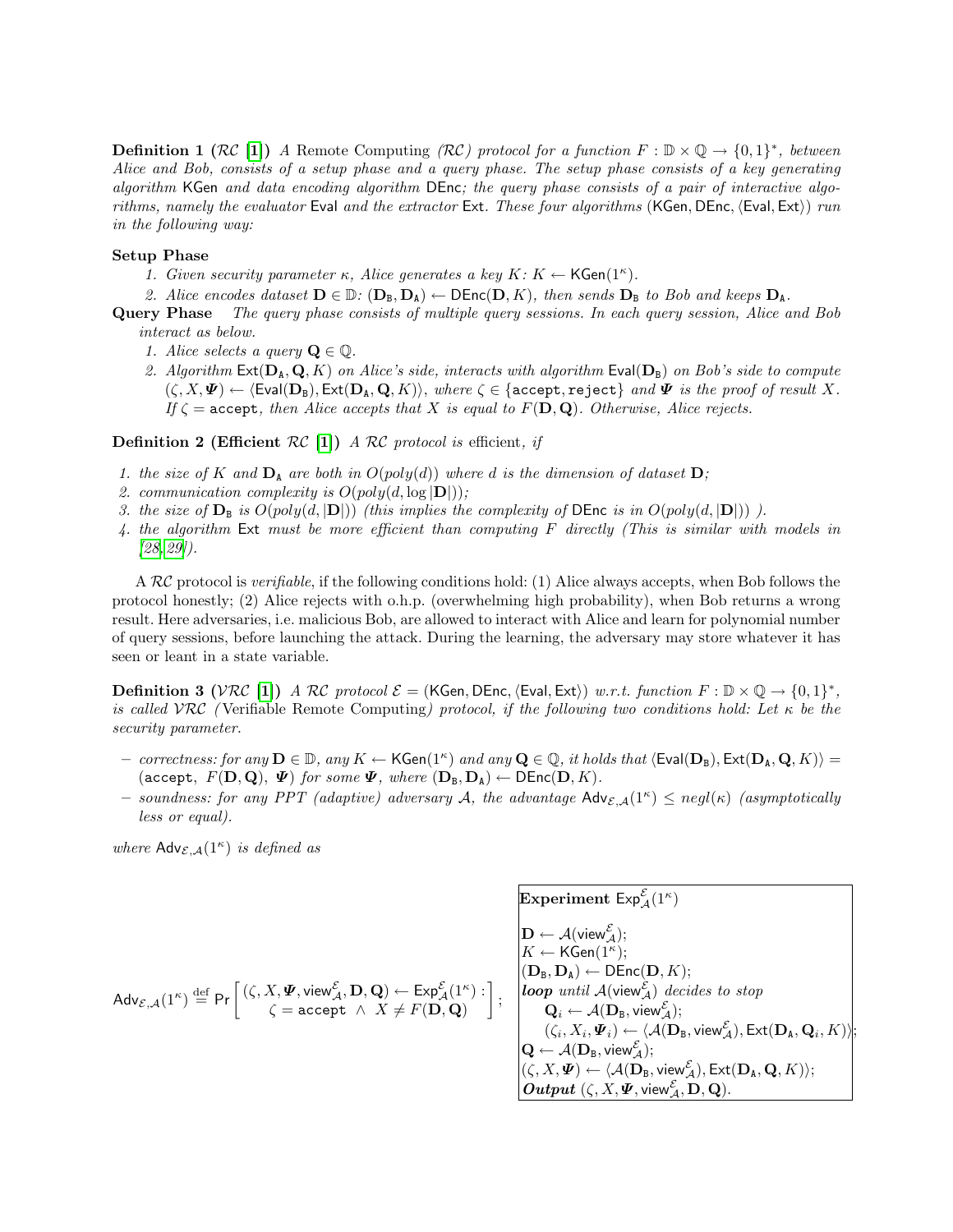The probability is taken over all random coins used by related algorithms, negl( $\cdot$ ) is some negligible function, and view  $\mathcal{L}_\mathcal{A}$  is a state variable<sup>[2](#page-5-0)</sup> describing all random coins chosen by A and all messages A can access during previous interactions with  $\mathcal{E}.$ 

We remark that this security model is also related to the formulation of  $\mathcal{P}OR$  (Proof of Retrievability) [\[33\]](#page-17-24) and it is not surprising that our scheme could imply a  $(\rho, \lambda)$ -valid  $\mathcal{POR}$  system, with some proper parameters  $\rho$  and  $\lambda$ .

# 4 Background

In this section, we summarize the authentication scheme for aggregate count query over static multidimensional dataset proposed by Xu and Chang [\[1\]](#page-16-0), which serves as the base of this paper. For the sake of presentation of our extension in this paper, we make a very slight modification to the original scheme proposed by Xu and Chang [\[1\]](#page-16-0).

Let **D** be a set of N d-dimensional points in domain  $[1, \mathcal{Z}]^d$ , and each point  $x \in D$  is associated with an attribute  $Att(x)$ . In [\[1\]](#page-16-0), the attribute function is  $Att(x) = 1$ , since it dealed with COUNT query.

Overview Xu and Chang [\[1\]](#page-16-0) implicitly defined homomorphic authentication tag functions DTag and QTag. Their scheme is an interactive protocol between Alice and Bob, and contains a setup phase followed by a query phase. In the setup phase, Alice preprocesses the dataset by generating a tag  $\text{DTag}_{\mathcal{K}}(x)$  for each point x in the dataset D with her private key K. At the end of setup phase, Alice sends both the dataset D and tags  $\mathbf{T} = {\mathcal{D} \text{Tag}_K(\boldsymbol{x}) : \boldsymbol{x} \in \mathbf{D}}$  to Bob and removes them from her storage. Later in the query phase, Alice may issue many queries over the dataset to Bob. For example, Alice may want to know how many points are within a range R. Alice sends R to Bob. Meanwhile, in order to help Bob to generate a proof, Alice chooses a random nonce  $\rho$  and sends  $\Phi = {\mathsf{QTag}}_{\mathcal{K}}(\mathbf{x}, \rho) : \mathbf{x} \in \mathbf{R}$  to Bob. After receiving **R** and  $\Phi$ , Bob is supposed to return  $X=\sum_{\bm x\in {\bf D}\cap {\bf R}}{\sf Att}(\bm x)=|{\bf D}\cap {\bf R}|$  as result and  $\Psi_1=\otimes_{\bm x\in {\bf D}\cap {\bf R}}{\sf D}$ Tag $_{{\cal K}}(\bm x)$  and  $\Psi_2=\otimes_{\bm x\in {\bf D}\cap {\bf R}}{\sf Q}$ Tag $_{{\cal K}}(\bm x,\rho)$ as proof. Since the tag functions DTag, QTag are homomorphic, Alice can verify the consistency between  $\Psi_1$ and  $\Psi_2$  using her private key K. To ensure completeness, Alice has to interact with Bob and perform the above procedure for the complement query range  $\mathbb{R}^{\mathbb{C}}$ .

However, the size of  $\Phi$  is propotional to the size of range R, which could be huge. One of main contributions of [\[1\]](#page-16-0) is that the paper proposed a new functional encryption scheme and use it to reduce communication cost in the following way:

- In the setup phase, Alice produces a ciphertext  $CT_x$  for each data point  $x \in D$  using the functional encryption scheme. Alice sends all ciphertexts  $CT_x$ 's together with the dataset and tags to Bob at the end of setup.
- In a query session, for a count query with rectangular range **R**, Alice chooses a random nonce  $\rho$  and generates a *short* delegation key  $\delta$  w.r.t. the range **R** and the random nonce  $\rho$ , using the functional encryption scheme. Alice sends the delegation key  $\delta$  to Bob together with the query.
- For each data point  $x \in D \cap R$ , Bob can decrypt ciphertext  $CT_x$  and obtain  $QTag_k(x, \rho)$  as the decrypted value using the functional encryption scheme and the delegation key  $\delta$ . For points  $y \notin \mathbf{R}$ , Bob learns nothing about  $\mathsf{QTag}_\mathcal{K}(\boldsymbol{y}, \rho)$ .

Since the size of delegation key  $\delta$  is in  $O(d \log^2 \mathcal{Z})$ , the communication cost is reduced dramatically.

Formal Algorithm The homomorphic authentication tag (DTag, QTag, Verify) implied in Xu and Chang [\[1\]](#page-16-0) is as below: Let key  $\mathcal{K} = (\theta, \beta, \gamma) \in \widetilde{\mathbb{G}} \times \mathbb{Z}_p^* \times \mathbb{Z}_p^*, v_x, w_x \in \widetilde{\mathbb{G}}$  be random coins chosen for point  $x$ , and

<span id="page-5-0"></span> $2$  The adaptive adversary  $A$  may keep updating this state variable.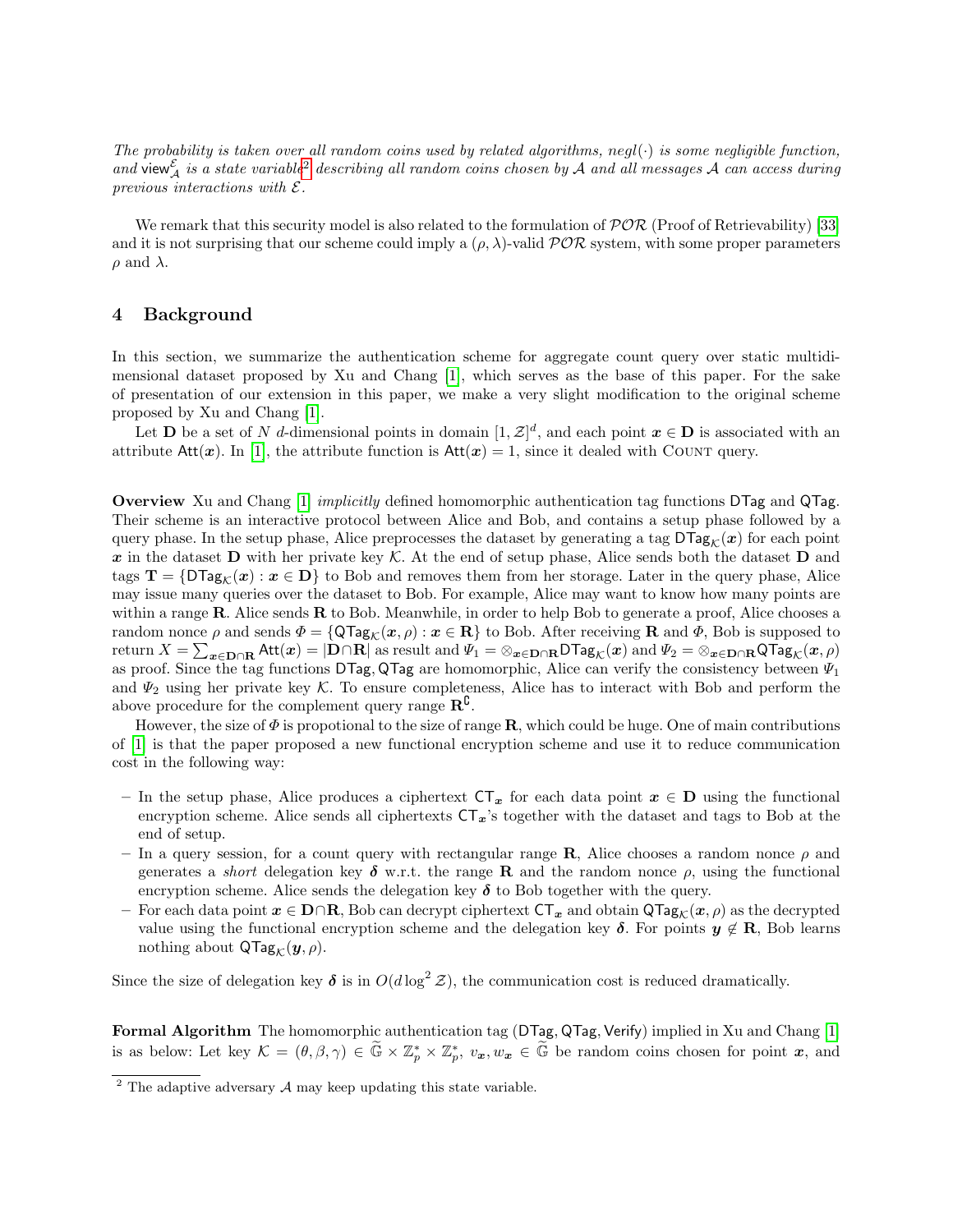$\mathbf{\Psi} = (\Psi_1, \Psi_2, \Psi_3).$ 

$$
\mathsf{DTag}_{\mathcal{K}}(\boldsymbol{x}) = \left(\theta^{\mathsf{Att}(\boldsymbol{x})}v_{\boldsymbol{x}},\ v_{\boldsymbol{x}}^{\beta},\ w_{\boldsymbol{x}}\right) \tag{6}
$$

$$
\mathsf{QTag}_{\mathcal{K}}(\boldsymbol{x}, \rho) = v_{\boldsymbol{x}}^{\gamma} w_{\boldsymbol{x}}^{\rho} \tag{7}
$$

$$
\text{Verify}_{\rho,\mathcal{K}}(Y,\Psi,\Psi_4) = \begin{cases} 1 & \text{if } (\Psi_1\theta^{-Y})^{\beta} = \Psi_2 \text{ and } (\Psi_1\theta^{-Y})^{\gamma} \Psi_3^{\rho} = \Psi_4 \\ 0 & \text{(otherwise)} \end{cases}
$$
(8)

The authentication tag (DTag, QTag, Verify) is homomorphic and satisfies the following properties:

<span id="page-6-3"></span>
$$
Verify_{\rho,\mathcal{K}}\left(\mathrm{Att}(\boldsymbol{x}),\ \mathrm{DTag}_{\mathcal{K}}(\boldsymbol{x}),\ \mathrm{QTag}_{\mathcal{K}}(\boldsymbol{x},\rho)\right)=1\tag{9}
$$

Verify<sub>$$
\rho
$$
, $\mathcal{K}$</sub>   $\left( \sum_{x \in \mathbf{R}} Att(x), \bigotimes_{x \in \mathbf{R}} DTag_{\mathcal{K}}(x), \prod_{x \in \mathbf{R}} QTag_{\mathcal{K}}(x, \rho) \right) = 1$  (10)

We restate the scheme in [\[1\]](#page-16-0) in Figure [1](#page-7-0) with authentication tag (DTag, QTag, Verify) and hide details of the applications of the functional encryption scheme.

Security Since the authentication tag function is homomorhpic, an adversary (i.e. a dishonest Bob) may attemp to cheat and convince Alice to accept a wrong result in this way: choose some integer  $\mu_x$  for each point x, and in Step B1 of algorithm CollRes compute the proof  $(\Psi, \Psi_4)$  as below

$$
\Psi \leftarrow \bigotimes_{x \in \mathcal{D} \cap \mathcal{R}} t_x^{\mu_x} = \bigotimes_{x \in \mathcal{D}} \mathsf{DTag}(x)^{\mu_x}, \quad \Psi_4 \leftarrow \prod_{x \in \mathcal{D}} \mathsf{QTag}(x, \rho)^{\mu_x} \tag{13}
$$

It is easy to verify that the above forged proof passes the verification in Step A2 of CollRes in Figure [1,](#page-7-0) but may not pass the second equality test in Step 3 of Count in Figure [1.](#page-7-0) Such adversary looks "restricted" in its attack strategy. However, [\[1\]](#page-16-0) showed that, under **GKEA** assumption, such adversary's power is not restricted at all: If there exists an efficient (arbitrary) adversary that breaks their scheme, then there exists such "restricted" adversary that breaks their scheme.

[\[1\]](#page-16-0) considered various types of PPT adversaries, which interacts with Alice by playing the role of Bob and intends to output a wrong query result and a forged but valid proof:

- Type I adversary: This adversary is not confined in any way in its attack strategy and produces a tuple  $(X, \Psi = (\Psi_1, \Psi_2, \Psi_3), \Psi_4)$  on a query range **R**.
- Type II adversary: A restricted adversary which can produce the same forgery[3](#page-6-0) from the same input as Type I adversary, additionally, it finds N integers<sup>[4](#page-6-1)</sup>  $\mu_i$ 's,  $1 \le i \le N$ , such that

$$
\varPsi \leftarrow \bigotimes_{\boldsymbol{x} \in \boldsymbol{\mathrm{D}} \cap \boldsymbol{\mathrm{R}}} \boldsymbol{t}^{\mu_{\boldsymbol{x}}}_\boldsymbol{x} = \bigotimes_{\boldsymbol{x} \in \boldsymbol{\mathrm{D}}} \textsf{DTag}(\boldsymbol{x})^{\mu_{\boldsymbol{x}}},
$$

- Type III adversary: The same as Type II adversary, with additional constraint:  $\mu_i = 0$  for  $\boldsymbol{x}_i \in \mathbf{D} \cap \mathbf{R}^{\complement}$ .
- Type IV adversary: The same as Type III adversary, with additional constraint:  $\mu_i = 1$  for  $x_i \in D \cap R$ .

It seems that from Type I to Type IV adversaries are more and more restricted, in the sense that

<span id="page-6-2"></span>
$$
{\text{Type I Adversary}} \supseteq {\text{Type II Adversary}} \supseteq {\text{Type III Adversary}} \supseteq {\text{Type IV Adversary}} \qquad (14)
$$

However, [\[1\]](#page-16-0) showed that, in the above formula [\(14\)](#page-6-2), (*informally*) each inclusion relation  $\supseteq$  can be replaced by equality  $=$ , under related cryptographic assumptions (GKEA, computational diffie-hellman assumption etc). Furthermore, [\[1\]](#page-16-0) proved that there exists no Type IV adversary under certain crypgraphic assumptions.

<span id="page-6-0"></span><sup>&</sup>lt;sup>3</sup> This is possible, if the Type II adversary just invokes Type I adversary as a subroutine using the same random coin.

<span id="page-6-1"></span><sup>&</sup>lt;sup>4</sup> Note that  $\mu_i$  can take negative integer value, and  $\mu_i > 1$  ( $\mu_i < 1$ , respectively) corresponds to the case of double counting (undercounting, respectively) point  $x_i$ .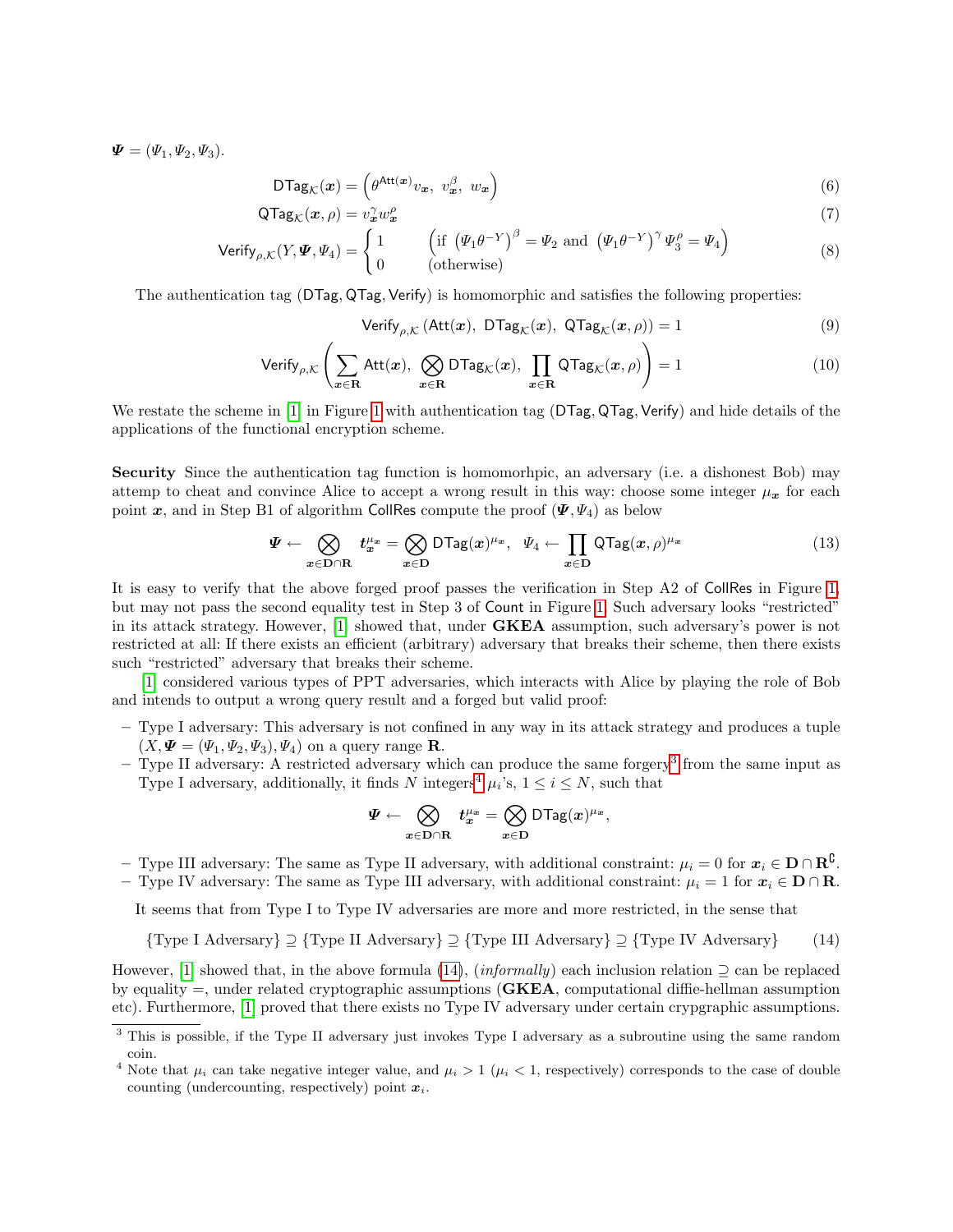<span id="page-7-0"></span>Fig. 1: Construction of  $RC$  protocol  $\mathcal{E} = (KGen, DEnc, \langle Eval, Ext \rangle)$  where  $\langle Eval, Ext \rangle$  (namely Count) invokes  $\langle$  Eval, Ext $\rangle$  (namely CollRes) as a subroutine. The attribute function is Att $(x) = 1$  for each  $x \in D$ .

(Alice)  $\mathsf{KGen}(1^{\kappa})$ : Output a private key  $\mathcal{K}$ .

(Alice)  $DEnc(D; K)$ :

1. For each point  $x \in D$ , generate a tag

 $t_x = \mathsf{DTag}(x, \mathcal{K}).$ 

- 2. For each point  $x \in D$ , generate a ciphertxt  $CT_x$ , using the functional encryption scheme with key K.
- 3. Send  $D_B = (D, T = \{t_x : x \in D\}, C = \{CT_x : x \in D\})$  to Bob, and keep *only* key K and  $D_A = (N, d, \Delta =$  $\bigotimes_{x \in D} t_x$  in local storage.

(Alice, Bob) Count =  $\langle$  Eval( $D_B$ ), Ext( $D_A$ , R,  $\mathcal{K}$ )):  $D_A = (N, d, \Delta)$ ,  $D_B = (D, T, C)$ **Precondition**: The query range  $\mathbf{R} \subset [\mathcal{Z}]^d$  is a rectangular range.

**Step 1:** Alice partitions the complement range  $\mathbb{R}^{\mathbb{C}}$  into 2d rectangular ranges  $\{\mathbf{R}_{\ell} \subset [\mathcal{Z}]^d : \ell \in [1, 2d]\}$ , and sets  $\mathbf{R}_0 = \mathbf{R}$ .

Step 2—Reduction: For  $0 \le \ell \le 2d$ , Alice and Bob invokes CollRes on range R<sub> $\ell$ </sub>. Denote the output as  $(\zeta_{\ell}, X_{\ell}, \boldsymbol{\varPsi}^{(\ell)}).$ 

Step 3: Alice sets  $\zeta$  = accept, if the following equalities hold

$$
\forall 0 \le \ell \le 2d, \zeta_{\ell} \stackrel{?}{=} \text{accept}, \qquad \bigotimes_{0 \le \ell \le 2d} \Psi^{(\ell)} \stackrel{?}{=} \Delta; \tag{11}
$$

otherwise sets  $\zeta =$  reject. Alice outputs  $(\zeta, X_0, \Delta)$ .

(Alice, Bob) CollRes =  $\langle \text{Eval}(\mathbf{D}_B), \text{Ext}(\mathbf{D}_A, \mathbf{R}, \mathcal{K}) \rangle$ :  $\mathbf{D}_A = (N, d, \Delta), \mathbf{D}_B = (\mathbf{D}, \mathbf{T}, \mathbf{C})$ **Precondition.** The query range  $\mathbf{R} \subset [\mathcal{Z}]^d$  is a rectangular range.

Step A1: (Alice's first step) Alice chooses a random nonce  $\rho$  from  $\mathbb{Z}_p^*$  and produces a delegation key  $\delta$  w.r.t. range **R** and nonce  $\rho$ , using the functional encryption scheme. Alice sends  $(\mathbf{R}, \delta)$  to Bob.

**Step B1:** (Bob's first step) Bob computes the query result X and proof  $(\Psi_1, \Psi_2, \Psi_3, \Psi_4)$  as follows

$$
X \leftarrow \sum_{x \in D \cap R} \text{Att}(x); \qquad \Psi \leftarrow \bigotimes_{x \in D \cap R} t_x = \bigotimes_{x \in D \cap R} \text{DTag}_{\mathcal{K}}(x); \qquad \Psi_4 \leftarrow \prod_{x \in D \cap R} \text{QTag}_{\mathcal{K}}(x,\rho) \tag{12}
$$

where for each point  $x \in D \cap R$ ,  $\mathsf{QTag}_K(x, \rho)$  is obtained by decryting  $\mathsf{CT}_x$  using the functional encryption scheme with delegation key  $\delta$ . Bob sends  $(X, \Psi, \Psi_4)$  to Alice.

Step A2: (Alice's second step) Alice verifies whether  $(\Psi, \Psi_4)$  are valid tags for X under DTag and QTag respectively, using the private key  $\mathcal K$  and  $\rho$ . If the following equation holds,

Verify $_{\rho,\mathcal{K}}\left( X,\;\boldsymbol{\varPsi },\;\Psi _{4}\right) \overset{?}{=}1$ 

then sets  $\zeta$  = accept. Otherwise sets  $\zeta$  = reject. Alice outputs  $(\zeta, X, \Psi)$ )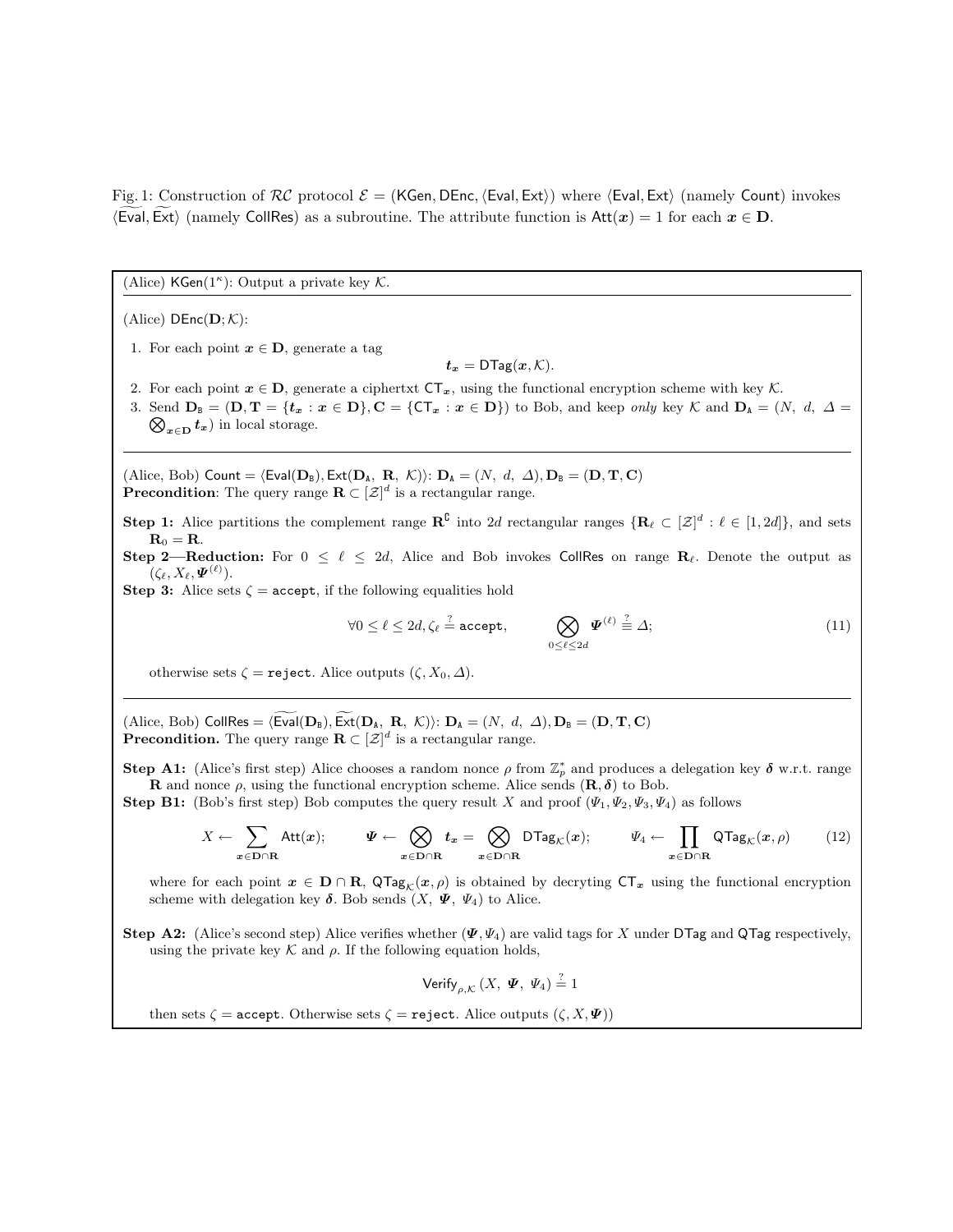# 5 Authenticating Aggregate queries beyond count: SUM, MIN, MAX

### <span id="page-8-3"></span>5.1 SUM

Suppose each data point  $x \in D$  is associated with an attribute value Att $(x)$ . The sum query with range R asks for the summation  $\sum_{\mathbf{x} \in \mathbf{D}} \mathsf{Att}(\mathbf{x})$ .

<span id="page-8-0"></span>**5.1.1** Summing 1D Attribute Suppose the attribute value is in 1D, i.e.  $Att(x) \in [\mathcal{Z}]$ . The authentication scheme for SUM is identical to the scheme in Figure [1](#page-7-0) for COUNT, except that

- the attribute function  $\texttt{Att}(x) = 1$  is redefined as  $\texttt{Att}(x) = y_x \in [\mathcal{Z}].$
- Alice sends  $\{Att(x) : x \in D\}$  to Bob in the setup phase, and Bob keeps it along with the dataset and tags.

Denote the modified scheme as  $(KGen, DEnc, Sum^{(1)})$ .

<span id="page-8-2"></span>**Lemma 1** Suppose attribute value is in 1D. The extended scheme  $(KGen, DEnc, Sum^{(1)})$  is a VRC w.r.t. Sum, i.e. it is correct and sound to authenticate Sum.

**5.1.2** Summing Multi-Dimensional Attribute Suppose the attribute value Att $(x) = x \in [\mathcal{Z}]^n$  for some integer n. The authentication scheme for summing n-dimensional attribute is identical to the scheme in Section [5.1.1](#page-8-0) for 1D case, except that

- The secret key K generated by KGen contains an additional element  $\mathbf{s} = (s_1, \ldots, s_n)$  which is randomly chosen from the domain  $(\mathbb{Z}_p^*)^n$ ;
- The attribute function  $\texttt{Att}(x) = y_x \in [\mathcal{Z}]$  and the tag function

$$
\mathsf{DTag}(\boldsymbol{x}) = \Big(\theta^{\mathsf{Att}(\boldsymbol{x})}v_{\boldsymbol{x}},\ v_{\boldsymbol{x}}^{\beta},\ w_{\boldsymbol{x}}\Big) = \left(\theta^{y_{\boldsymbol{x}}}v_{\boldsymbol{x}},\ v_{\boldsymbol{x}}^{\beta},\ w_{\boldsymbol{x}}\right)
$$

are redefined as:

$$
\mathtt{Att}(\boldsymbol{x}) = \boldsymbol{x} \in [\mathcal{Z}]^n; \qquad \mathsf{DTag}(\boldsymbol{x}) = \left(\theta^{\langle \boldsymbol{x}, \ \boldsymbol{s} \rangle} v_{\boldsymbol{x}}, \ v_{\boldsymbol{x}}^{\beta}, \ w_{\boldsymbol{x}}\right)
$$

 $-$  Step B1 and Step A2 in CollRes are modified accordingly (i.e. In Step A2, X is replaced by the inner product  $\langle X, s \rangle$ .

<span id="page-8-1"></span>Denote the modified scheme as  $(KGen, DEnc, SUM^{(n)})$ .

**Theorem 2** The extended scheme  $(KGen, DEnc, SUM^{(n)})$  is a VRC w.r.t. SUM, i.e. it is correct and sound to authenticate Sum.

Proof (of Theorem [2\)](#page-8-1). The correctness part is straightforward due to the homomorphic property (i.e. Equation [\(10\)](#page-6-3)) of (DTag, QTag, Verify). We focus on the soundness part.

Using proof by contradiction, suppose that there exists a PPT adversary  $\beta$  which can output a wrong query result  $Y \neq \sum_{x \in D \cap R} \text{Att}(x) \pmod{p}$  for sum query with range R and passes all verifications with non-negligible probability  $\epsilon$ .

Part I: We will show that  $\langle Y, s \rangle = \langle X, s \rangle \mod p$ , where  $s$  is a part of private key and  $X = \sum_{\bm{x} \in \mathbf{D} \cap \mathbf{R}} \mathsf{Att}(\bm{x})$  $\pmod{p}$  is the correct query result for the corresponding query **R**.

We construct an adversary  $\mathcal{B}'$  to against the scheme (KGen, DEnc, SUM<sup>(1)</sup>) for 1D case, based on  $\mathcal{B}$ . Adversary  $\mathcal{B}'$  will simulate two instances of experiments:

- Experiment  $Exp_{\mathcal{B}'}^{\mathcal{E}_{1D}}$  for scheme (KGen, DEnc, SUM<sup>(1)</sup>):  $\mathcal{B}'$  takes the role of Bob and interacts with Alice.
- Experiment  $Exp_{\mathcal{B}}^{\mathcal{E}_{dD}}$  for scheme (KGen, DEnc, SUM<sup>(d)</sup>):  $\mathcal{B}'$  takes the role of Alice and  $\mathcal{B}$  takes the role of Bob.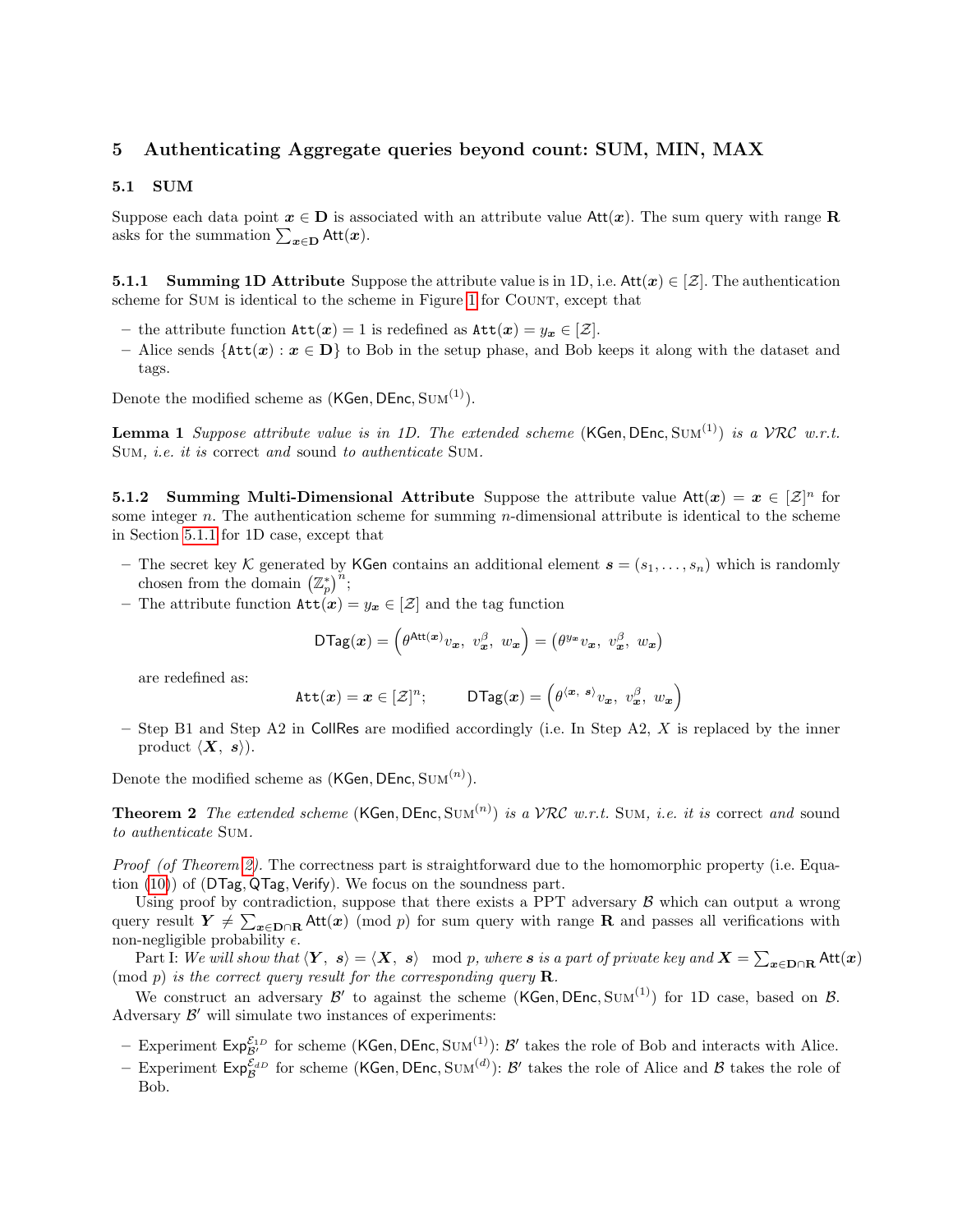| Alice                                       |                                                 | $\mathcal{B}'$                                                                                              |                                                 | $\mathcal B$                                            |
|---------------------------------------------|-------------------------------------------------|-------------------------------------------------------------------------------------------------------------|-------------------------------------------------|---------------------------------------------------------|
|                                             | $\mathbf{D}, \{y_x\}$                           | Choose $s \in_R (\mathbb{Z}_p^*)^n$ ; for each $x \in$<br><b>D</b> , compute $y_x = \langle x, s \rangle$ ; | $\overline{D}$                                  | Choose a dataset $\mathbf{D} \subseteq [\mathcal{Z}]^d$ |
| <b>DEnc</b><br>Run<br>to<br>generate $T, C$ | $\underline{\mathbf{T}},\underline{\mathbf{C}}$ |                                                                                                             | $\underline{\mathbf{T}},\underline{\mathbf{C}}$ |                                                         |
| Generate<br>chal-                           | $\mathbf{R}_i$                                  | Forward query $\mathbf{R}_i$ to Alice                                                                       | $\mathbf{R}_i$                                  | Choose a query $\mathbf{R}_i$                           |
| lenge $\pmb{\delta}$                        | $\stackrel{\delta}{\rightarrow}$                | Forward reply $\pmb{\delta}$ to $\mathcal B$                                                                | $\stackrel{\delta}{\rightarrow}$                | result and proof<br>Generate                            |
| $T$ $T$ $T$ $T$ $T$ $T$ $T$<br>$\epsilon$   | $\underline{y}, \underline{\Pi}$                | Compute $y = \langle \mathbf{X}, s \rangle$                                                                 | $\underbrace{X}, \underline{\Pi}$               | $(X,\Pi)$                                               |

Verify the proof

By our hypothesis, with non-negligible probability  $\epsilon$ , we have  $Y \neq \sum_{x \in D \cap R} x$  and the proof  $\Pi_Y$  passes all verification. As a result, with probability at least  $\epsilon$ ,  $\mathcal{B}$ 's reply is  $(\langle Y, s \rangle, \overline{H_Y})$  passes all verification. On the other hand, Lemma [1](#page-8-2) says, for any PPT adversary which can output a query result with a proof, if the proof is valid then the query result is correct with overwhelming high probability  $1 - \epsilon'$  ( $\epsilon'$  is some negligible function). Hence, with probability at least  $\epsilon(1 - \epsilon')$ , we have

$$
\langle Y, s \rangle = \sum_{x \in \mathbf{D} \cap \mathbf{R}} y_x = \sum_{x \in \mathbf{D} \cap \mathbf{R}} \langle x, s \rangle = \langle X, s \rangle, \text{ where } X = \sum_{x \in \mathbf{D} \cap \mathbf{R}} x \neq Y.
$$

Therefore, with non-negligible probability  $\epsilon(1-\epsilon')$ , the adversary  $\beta$  can output two distinct values X and Y such that  $\langle Y, s \rangle = \langle X, s \rangle \mod p$ .

Part II: We construct an algorithm to solve Discrete Log Problem (DLP) based on the adversary  $\beta$ .

Solve Discrete Log Problem (DLP) based on Adversary  $\beta$ 

1. Input is  $(u, u^a) \in \tilde{\mathbb{G}}^2$ . The goal is to find  $a \in \mathbb{Z}_p^*$ .

- 2. For each  $i \in [d]$ , choose  $y_i, z_i$  from  $\mathbb{Z}_p^*$  at random and set  $\theta_i = (u^a)^{y_i} u^{z_i} \in \widetilde{\mathbb{G}}$ .
- 3. Simulate the authentication scheme (KGen, DEnc,  $Sum<sup>(n)</sup>$ ) with the following modifications:
	- The secret key  $\theta$  and  $\mathbf{s} = (s_1, \dots, s_n)$  are implicitely defined by  $\theta_i = \theta^{s_i}$ .
		- The simulator does not know values of  $(\theta, s)$ , but still can compute  $\theta^{\text{(Att}(x), s)}$ :

$$
\theta^{\langle \text{Att}(\bm{x}), \bm{s} \rangle} = \prod_{i \in [n]} \theta_i^{\lambda_i}.
$$
 where  $\text{Att}(\bm{x}) = (\lambda_1, \dots, \lambda_n)$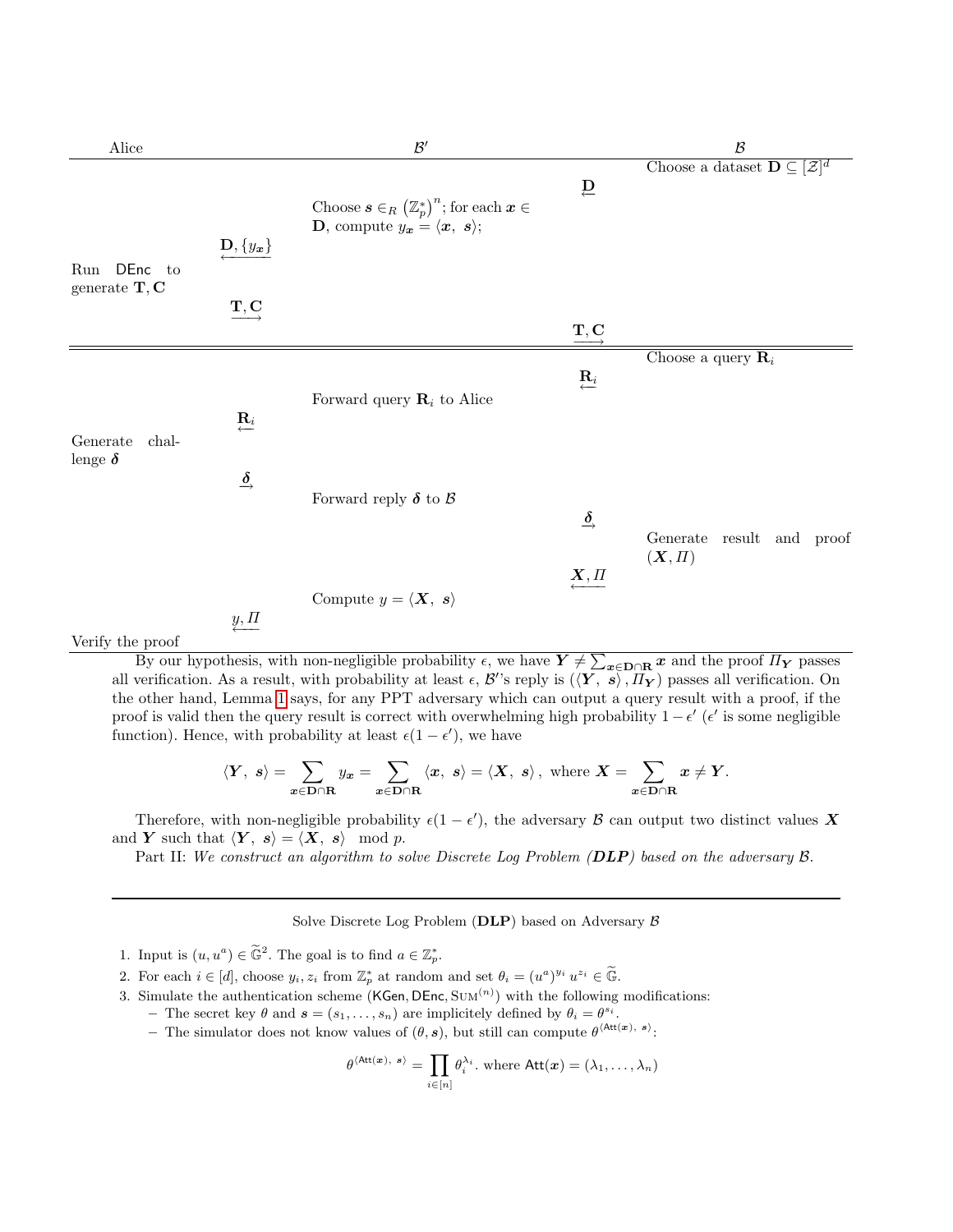4. Invoke the adversary B and obtains output  $(X, Y)$ . Let  $w = (w_1, \ldots, w_n) = X - Y \mod p$ . Applying the result in Part I, with non-negligible probability, we have

$$
\theta^{\langle \boldsymbol{w}, \ \boldsymbol{s} \rangle} = 1 \text{ and } \boldsymbol{w} \neq \boldsymbol{0} \mod p
$$

5. A univariable equation on unknown a can be formed: Let  $y = (y_1, \ldots, y_n)$  and  $z = (z_1, \ldots, z_n)$ .

$$
\prod_{i \in [n]} \theta_i^{w_i} = \prod_{i \in [n]} u^{w_i(ay_i + z_i)} = 1.
$$

$$
a\langle y, w\rangle + \langle z, w\rangle = 0 \mod p
$$

Note: Given  $\theta_i, i \in [n], y_i$ 's are truely random. Hence, the probability that  $\langle y, w \rangle = 0$  is negligible. 6. Solve the equation and get the root  $a^*$ . Output  $a^*$ .

The constructed PPT algorithm solves DLP with non-negligible probability. The contradiction with DL Assumption, implies that our hypothesis is wrong and such adversary  $\beta$  does not exist. Consequently, the soundness part of Theorem [2](#page-8-1) is proved.  $\Box$ 

For the rest of remaining part of this paper, we assume the attribute function is

$$
Att(x) = (x_1, ..., x_d, 1), where x = (x_1, ..., x_d).
$$

By Theorem [2,](#page-8-1) our scheme can support both summing over the first d dimensions of attribute values and counting over the last dimension of attribute values. The Avg query can be authenticated by combination of SUM and COUNT.

### 5.2 MIN

A min query MIN( $\mathbf{R}, \iota$ ) with query range **R** and dimension  $\iota \in [d]$ , asks for the minimum attribute values along the  $\iota$ -th dimension among all data points within  $\mathbf{D} \cap \mathbf{R}$ . We find that MIN query can be converted to Count query. The conversion is based on this proposition:

Proposition 1 For any finite set S of numbers,

$$
c = \min S \qquad \Leftrightarrow \qquad c \in S \ \land \ |S| = |\{x : x \in S \land x \ge c\}|. \tag{15}
$$

Suppose Alice asks Bob for the minimum attribute value along the  $\iota$ -th dimension of points within range **R**. Bob returns a data point x, such that  $Att(x)[\iota]$  is minimum in the set S of attribute values along the *ι*-th dimension of all points within range **R** (i.e. *S* = { $x$ [*ι*] :  $x ∈ \mathbf{R} ∩ \mathbf{D}$ }). Meanwhile, Bob also sends a proof to show that  $x \in D$ . Then Alice issues two COUNT queries to Bob: (1) COUNT(**R**), i.e. the size of set S; (2) COUNT  $(\mathbf{R} \cap ([\mathcal{Z}]^{t-1} \times [c, \mathcal{Z}] \times [\mathcal{Z}]^{d-t}))$  where  $c = \text{Att}(\mathbf{x})[t]$ , i.e. the size of set  $\{x : x \in S \land x \geq c\}$ . Bob is expected to return the two count numbers with proofs following the scheme in [\[1\]](#page-16-0). Alice believes  $c$  is the minimum value if all proofs are valid and the two count nubmers are equal. The algorithm is showed in Figure [2.](#page-11-0)

**Theorem 3** The extended scheme is a  $VRC$  w.r.t. MIN, i.e. it is correct and sound to authenticate MIN.

Similarly, Max query can be authenticated.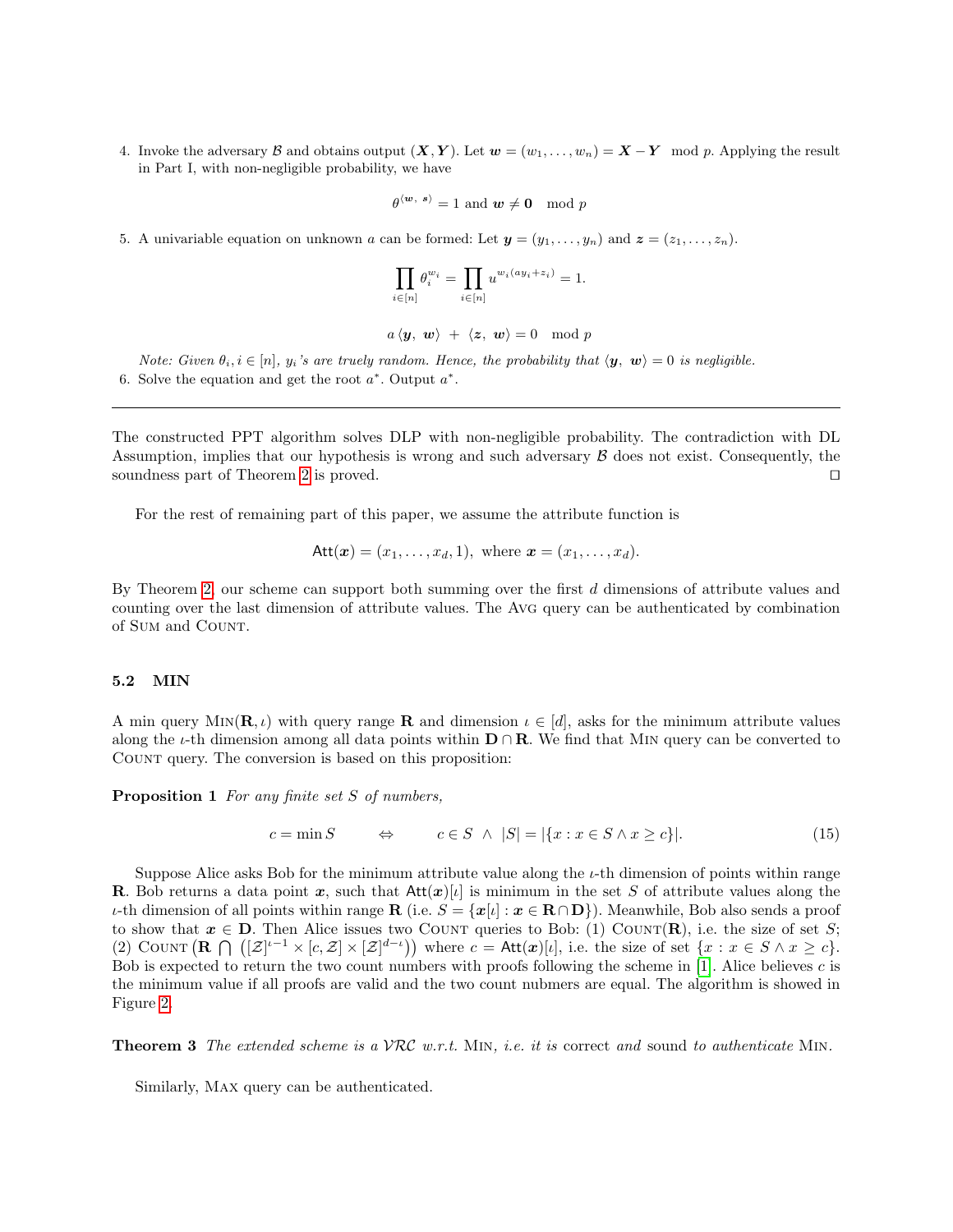#### 5.3 Median

MEDIAN can also be converted into COUNT. Quartile or percentile queries can be handled in a similar way.

Proposition 2 Let S be a finite set of numbers.

*c* is the median in set 
$$
S
$$
  $\Leftrightarrow$   $c \in S \ \land \ |{x : x \in S \land x \le c\}| \ge \lceil \frac{|S|}{2} \rceil \ \land \ |{x : x \in S \land x \ge c}\| \ge \lceil \frac{|S|}{2} \rceil$  (16)

Suppose Alice asks Bob for the median attribute value along the  $\iota$ -th dimension of points within range **R**. Bob returns a data point x, such that  $Att(x)[\iota]$  is the median in the set S of attribute values along the  $\iota$ -th dimension of all points within range **R** (i.e.  $S = \{x[i] : x \in D \cap \mathbb{R}\}\)$ . Meanwhile, Bob also sends a proof to show that  $x \in D$ . Then Alice issues three COUNT queries to Bob: (1) COUNT(R), i.e. the size of set S; (2) COUNT  $(\mathbf{R} \cap ([\mathcal{Z}]^{t-1} \times [c, \mathcal{Z}] \times [\mathcal{Z}]^{d-t}))$  where  $c = \mathsf{Att}(\mathbf{x})[t]$ , i.e. the size of set  $\{x : x \in S \land x \geq c\}$ ; (3) COUNT  $(\mathbf{R} \cap ([\mathcal{Z}]^{i-1} \times [1, c] \times [\mathcal{Z}]^{d-i}))$  i.e. the size of set  $\{x : x \in S \land x \leq c\}$ . Bob is expected to return the three count numbers  $N_1, N_2$  and  $N_3$  with proofs following the scheme in [\[1\]](#page-16-0). Alice believes c is the median value if all proofs are valid and  $N_2 \geq \lceil \frac{N_1}{2} \rceil$  and  $N_3 \geq \lceil \frac{N_1}{2} \rceil$ .

<span id="page-11-0"></span>The algorithm is showned in Figure [2.](#page-11-0) Note that when the size of S is even, there are two medians. For simplicity of presentation of the algorithm, we request Bob to return either one of the two medians, instead of both.

Fig. 2: Authenticating MIN query and MEDIAN query.

(Alice, Bob)  $\text{MIN}(\mathbf{R}, \iota)$ :

- 1. Alice sends  $(\mathbf{R}, \iota)$  to Bob.
- 2. Bob finds  $x^* = \arg \min_{x \in \mathbf{D} \cap \mathbf{R}} x[\iota]$  and sends  $x^*$  to Alice.
- 3. Alice issues a count query COUNT( ${x^*}$ ) with range  ${x^*}$  to Bob and gets authenticated query result  $N_0$ .
- 4. Alice sets  $c = \boldsymbol{x}^*[\iota]$  and finds the range  $\mathbf{R}_c = \mathbf{R} \cap ([\mathcal{Z}]^{\iota-1} \times [c, \mathcal{Z}] \times [\mathcal{Z}]^{d-\iota}).$
- 5. Alice issues two count queries COUNT(R) and COUNT(R<sub>c</sub>) to Bob and gets authenticated results  $N_1$  and  $N_2$ .
- 6. Alice accepts c as the minimum, if all verifications succeed and  $N_0 \ge 1$  and  $N_1 = N_2$ .

(Alice, Bob) MEDIAN( $\mathbf{R}, \iota$ ):

- 1. Alice sends  $(\mathbf{R}, \iota)$  to Bob.
- 2. Bob finds  $x^*$  such that  $x^*[\iota]$  is a median among  $\{x[\iota]: x \in D\}$  and sends  $x^*$  to Alice.
- 3. Alice issues a count query COUNT( ${x^*}$ ) with range  ${x^*}$  to Bob and gets authenticated query result N<sub>0</sub>.
- 4. Alice sets  $c = x^*[\iota]$  and finds the range  $\mathbb{R}_c^+ = \mathbb{R} \cap ([\mathcal{Z}]^{\iota-1} \times [c, \mathcal{Z}] \times [\mathcal{Z}]^{d-\iota}$  and range  $\mathbb{R}_c^- = \mathbb{R} \cap$  $\left( [\mathcal{Z}]^{i-1} \times [1, c] \times [\mathcal{Z}]^{d-i} \right).$
- 5. Alice issues three count queries COUNT( $\mathbf{R}$ ), COUNT( $\mathbf{R}^+_c$ ) and COUNT( $\mathbf{R}^-_c$ ) to Bob and gets authenticated results  $N_1$ ,  $N_2$  and  $N_3$ .
- 6. Alice accepts c as the median, if all verifications succeed and  $N_0 \geq 1$  and  $N_2 \geq \lceil \frac{N_1}{2} \rceil$  and  $N_3 \geq \lceil \frac{N_1}{2} \rceil$ .

### 5.4 Beyond Aggregate queries: Range Selection

In this section, we extend our method to support range selection and range selection with projection.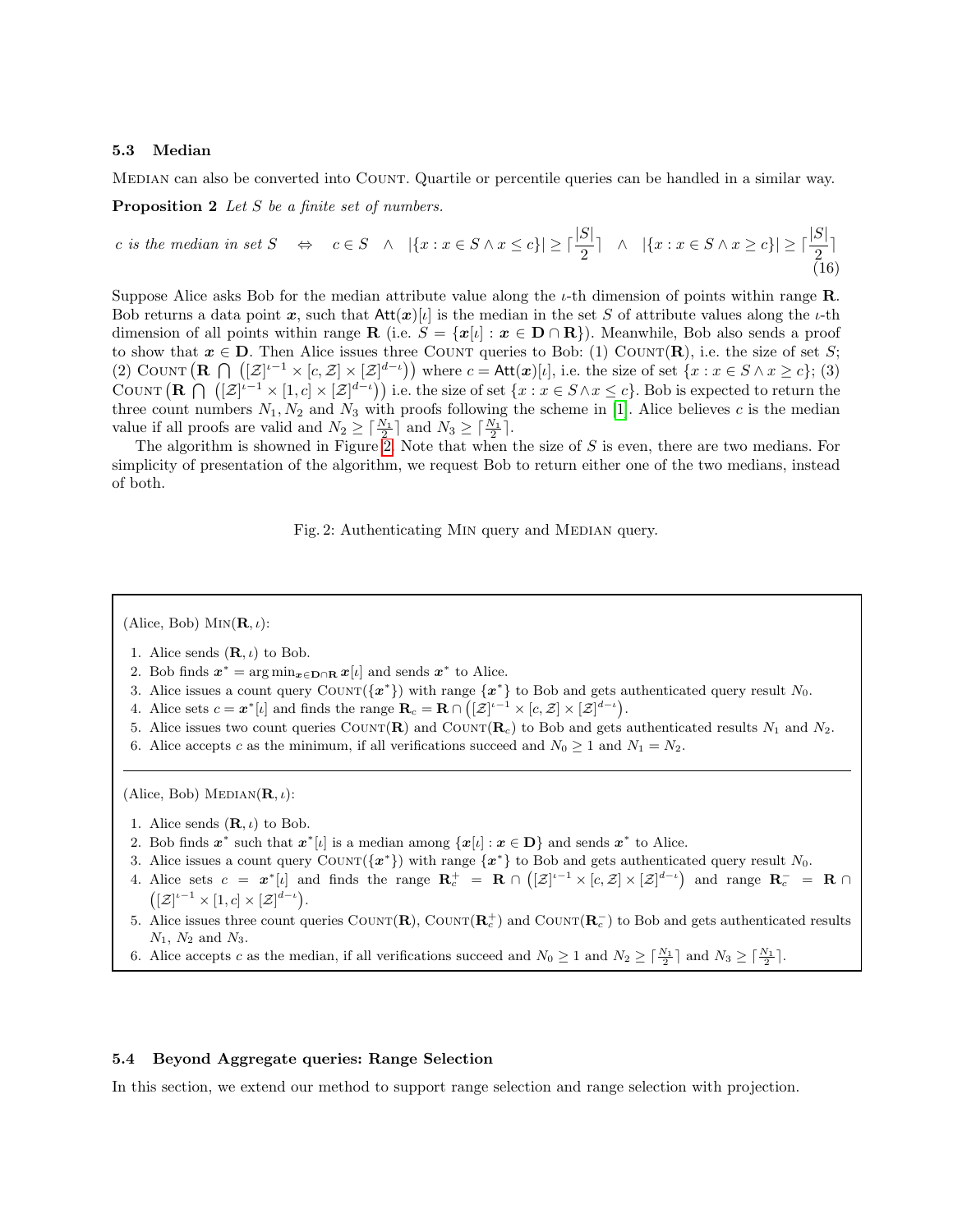#### <span id="page-12-0"></span>5.5 Range Selection

A range selection query with range  $\bf{R}$  asks for all data points within the range  $\bf{R}$ :

$$
RangeSELECT(\mathbf{R}) = \{x : x \in \mathbf{D} \cap \mathbf{R}\}.
$$

We assume the dataset  **is a set of** *distinct* **points. The authentication scheme for range selection query** is as follows:

#### Authenticating Multidimensional Range Selection Query

- 1. In the setup, Alice generates a signature  $\text{Sig}(x)$  for each data point  $x \in D$  using an aggregate signature scheme, and sends all signatures to Bob.
- 2. To answer a range selection query with range R, Bob finds the set  $S = \{x : x \in D \cap R\}$  and computes an aggregated signature  $\text{Sig}(S)$  for set S from signatures  $\text{Sig}(x)$ 's for point  $x \in \mathbf{D} \cap \mathbf{R}$ , using the aggregate signature scheme. Bob sends  $(S, \mathsf{Sig}(S))$  to Alice.
- 3. Alice verifies: (1) Is S a set of distinct points? (2) Is S a subset of query range  $\mathbb{R}^2$  (3) Is  $\text{Sig}(S)$  a valid signature for S?
- 4. Alice issues a count query with range  $\bf{R}$  to Bob and gets authenticated result  $N_0$ .
- 5. Alice verifies whether  $|S| = N_0$ .
- 6. Alice accepts  $S$  as the query result, if all verifications succeed.

The above method has communication overhead equal to that of COUNT query:  $O(d^2 \log^2 \mathcal{Z})$ . To the best of our knowledge, this is the first efficient  $VRC$  (See Definition [2\)](#page-4-0) to authenticate multidimensional range selection query.

#### 5.6 Range Selection with Projection

A range selection query with projection on the 1st dimension asks for the 1st dimension of all data points within the query range

$$
RangeSELECT(\mathbf{R}) = \{x[1] : x \in \mathbf{D} \cap \mathbf{R}\}.
$$

Authenticating this query with sublinear communication overhead is more challenging that range selection without projection. If we just apply the method in Section [5.5,](#page-12-0) the communiction overhead will be linear: Since only the 1st dimension of data points within the query range is asked for, but all dimensions of such data points are returned as the query result. The requirement of sublinear communication overhead implies that Alice has to verify whether  $x \in \mathbf{R}$ , with only the knowledge of the first dimension  $x[1]$  of point x.

Our idea is that: Alice derives the randomness  $v_x$  from  $x[1]$  only using a pseudorandom function  $F_{\varpi}(\cdot)$ when generating the authentication tag during the setup. Then Alice issues a count query with range  **to** Bob and receives from Bob the query result  $N_0$  and its proof  $\Psi$ . Meanwhile, Alice also receives  $S = {\mathbf{x}[1]}$ :  $x \in \mathbf{D} \cap \mathbf{R}$ . Alice verifices whether the proof  $\Psi$  is consistent with  $\prod_{x \in S} \mathsf{F}_{\varpi}(x)$  and whether  $|S| = N_0$ . The detailed algorithm is given in Figure [3.](#page-13-0)

This solution has a limitation: When generating authentication tag during the setup, if Alice derives the randomness  $v_x$  from  $x[1]$ , then the resulting scheme only supports projection on the 1st dimension. To support projection on any combination of dimensions, Alice has to generate  $2<sup>d</sup>$  authentication tags for each data point, and one tag for one subset of  $[d]$ . As a result, we can authenticate range selection with projection, at the cost of  $O(d^2 \log^2 \mathcal{Z})$  communication overhead per query and  $O(dN \cdot 2^d)$  storage on Bob's side.

**Theorem 4** The extended scheme is a VRC w.r.t. range selection, i.e. it is correct and sound to authenticate d-dimensional range selection.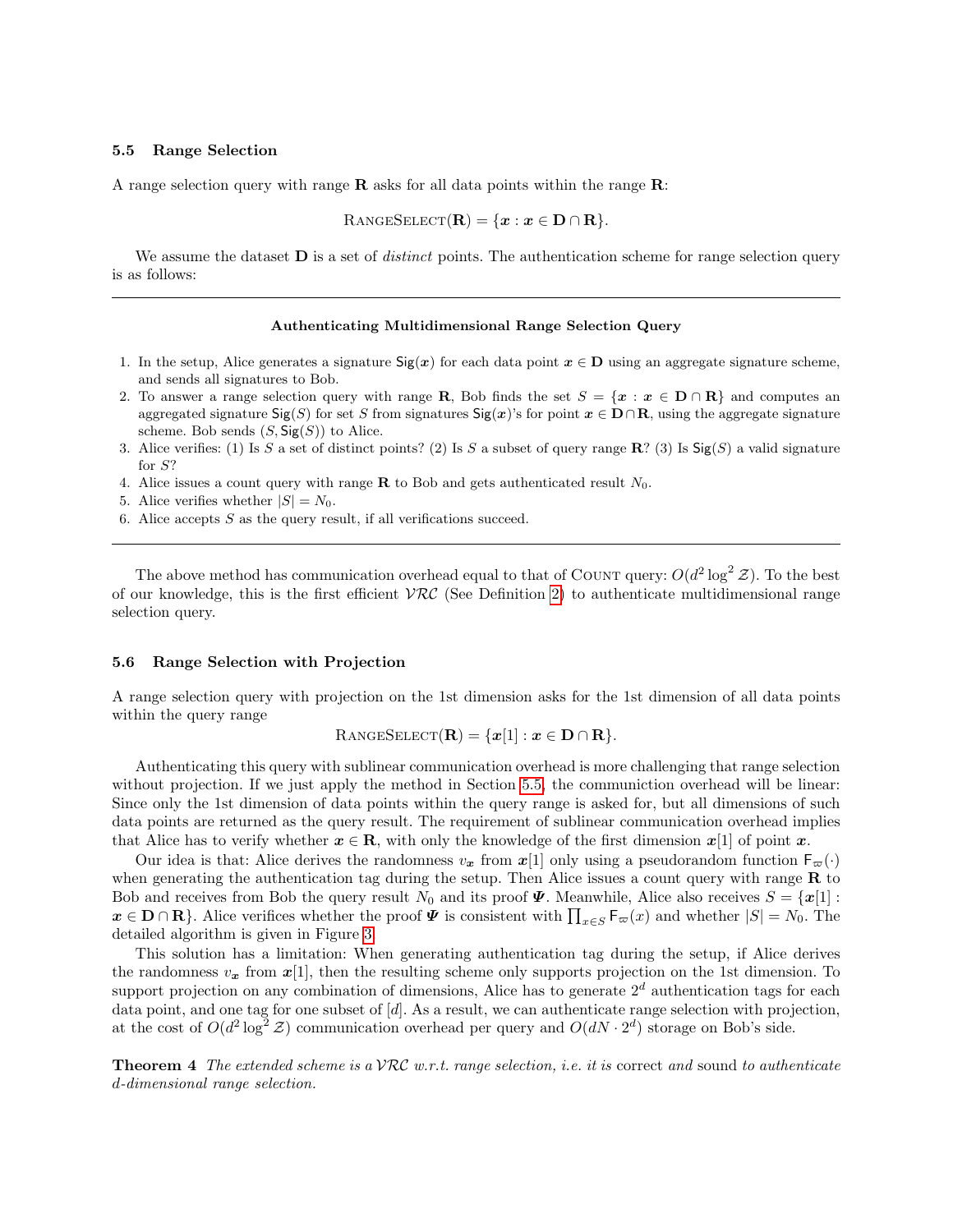<span id="page-13-0"></span>Fig. 3: Construction of  $RC$  protocol  $\mathcal{E} = (KGen, DEnc, \langle Eval, Ext \rangle)$  to authenticate multidimensional range selection query with projection on the 1st dimension. The attribute function is  $Att(x) = (x_1, \ldots, x_d, 1)$  for each  $\mathbf{x} = (x_1, \ldots, x_d) \in \mathbf{D}$ .

(Alice)  $\mathsf{KGen}(1^\kappa)$ :

- 1. Generate a private key  $K$  as in Figure 2 in MAIA.
- 2. Let  $\{F_\varpi : [\mathcal{Z}]^d \to \widetilde{\mathbb{G}}\}_{\varpi \in \{0,1\}^\kappa}$  be a pseudoranom function. Choose a random seed  $\varpi \in \{0,1\}^\kappa$ .
- 3. Set  $\mathcal{K} \leftarrow (\mathcal{K}, \varpi)$ .
- 4. Output the private key  $K$ .

(Alice) DEnc(D; K): The same as in DEnc in Figure [1](#page-7-0) [\[1\]](#page-16-0), except that the randomness  $v_x \in \tilde{\mathbb{G}}$  is generated in this way: Let  $x[1]$  denote the first component of vector value  $x$ .

$$
\forall x \in \mathbf{D}, v_x = \mathsf{F}_{\varpi}(x[1]).
$$

(Alice, Bob) RangeSelect =  $\langle \text{Eval}(\mathbf{D}_B), \text{Ext}(\mathbf{D}_A, \mathbf{R}, \mathcal{K}) \rangle$ :  $\mathbf{D}_A = (N, d, \Delta), \mathbf{D}_B = (\mathbf{D}, \mathbf{T}, \mathbf{C})$ **Precondition**: The query range  $\mathbf{R} \subset [\mathcal{Z}]^d$  is a rectangular range.

**Step 1:** Alice partitions the complement range  $\mathbb{R}^{\mathbb{C}}$  into 2d rectangular ranges  $\{\mathbf{R}_{\ell} \subset [\mathcal{Z}]^d : \ell \in [1, 2d]\}$ , and sets  $\mathbf{R}_0 = \mathbf{R}$ .

Step 2—Reduction: For  $0 \le \ell \le 2d$ , Alice and Bob invokes CollRes on range  $\mathbb{R}_{\ell}$ . Denote the output as  $(\zeta_{\ell}, X_{\ell}, \boldsymbol{\varPsi}^{(\ell)}).$ 

Step 3: Alice verifies whether the following equalities hold:

<span id="page-13-1"></span>
$$
\forall 0 \leq \ell \leq 2d, \zeta_{\ell} \stackrel{?}{=} \text{accept}, \qquad \bigotimes_{0 \leq \ell \leq 2d} \Psi^{(\ell)} \stackrel{?}{=} \Delta.
$$
 (17)

Note: Until this point, all are identical to the Count algorithm.

Step 4: Bob sends back  $S = \{x[1] : x \in D \cap \mathbb{R}\}\)$  to Alice.

**Step 5:** Alice verifies whether the following equalities hold: Let  $\Psi^{(0)}[2]$  denote the 2nd component of vector value  $\boldsymbol{\varPsi}^{(0)}$  .

<span id="page-13-2"></span>
$$
\Psi^{(0)}[2] \stackrel{?}{=} \prod_{x \in S} \mathsf{F}_{\varpi}(x[1])^{\beta}; \qquad |S| = X_0 \tag{18}
$$

Alice sets  $\zeta$  = accept if all verifications in equation [\(17\)](#page-13-1) and equation [\(18\)](#page-13-2) succeed; and sets  $\zeta$  = reject otherwise. Alice outputs  $(\zeta, S, \Delta)$ .

(Alice, Bob) CollRes =  $\langle \text{Eval}(\mathbf{D}_B), \text{Ext}(\mathbf{D}_A, R, \mathcal{K}) \rangle$ :  $\mathbf{D}_A = (N, d, \Delta), \mathbf{D}_B = (\mathbf{D}, \mathbf{T}, \mathbf{C})$ Identical with CollRes in Figure [1.](#page-7-0) Save the details.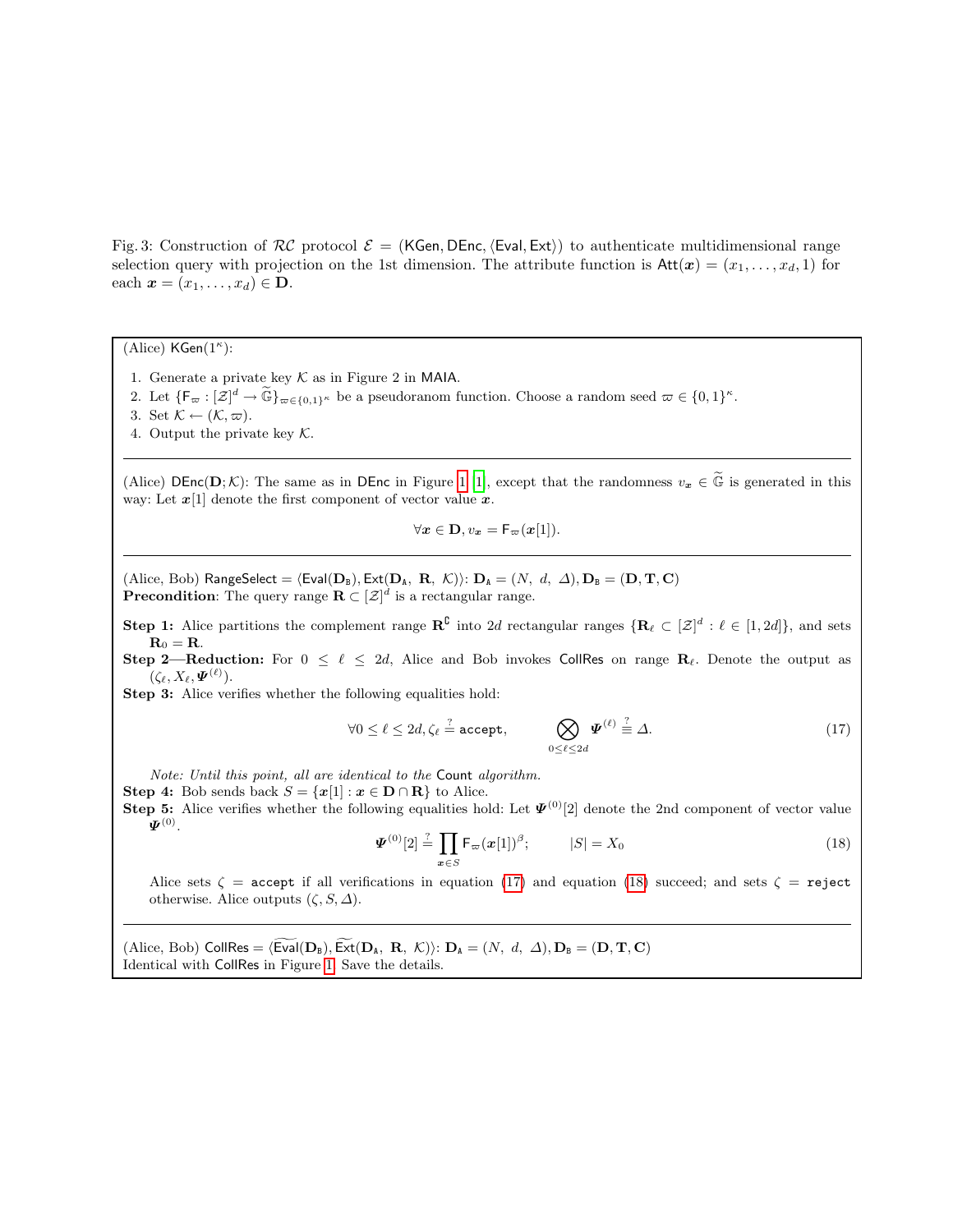### 6 Dynamic Dataset

### 6.1 Insertion

 $Insert(D, K):$ 

Precondition: Alice has  $\mathbf{D}_s = (\mathcal{K}, N, d, \Delta)$ ; Bob has  $\mathbf{D}_p = (\mathbf{D}, \mathbf{T}, \mathbf{C})$ . Alice runs the algorithm  $\text{DEnc}(\hat{\mathbf{D}}, \mathcal{K})$  to generate  $(\hat{\mathbf{D}}_s = (\hat{N}, d, \hat{\Delta}), \hat{\mathbf{D}}_p = (\hat{\mathbf{D}}, \hat{\mathbf{T}}, \hat{\mathbf{C}})$ ). Alice updates  $\Delta \leftarrow \Delta \cdot \hat{\Delta}, N \leftarrow$  $N + \hat{N}$ . Alice sends  $(\hat{D}, \hat{T}, \hat{C})$  to Bob. Bob sets  $D = D \cup \hat{D}$ ,  $T = T \cup \hat{T}$ ,  $C = C \cup \hat{C}$ .

We can prove the security if insertion is non-adaptive, i.e. the inserted items are sampled from a particular distribution.

Theorem 5 The extended scheme is correct and sound to authenticate d-dimensional Count, Sum, Avg, Min, MAX, MEDIAN and range selection queries over dynamic dataset that supports insertion.

#### 6.2 Deletion

Deletion is equivalent to insertion into another dataset. Let  $\mathcal{E} =$  (KGen, DEnc, ProVer).

KGen( $1^{\kappa}$ ): Run  $\mathcal{E}$ .KGen( $1^{\kappa}$ ) twice independently and output two keys K and  $\overline{\mathcal{K}}$ .  $DEnc(\mathbf{D}; \mathcal{K}, \overline{\mathcal{K}})$ : Run  $\mathcal{E}.$  DEnc $(\mathbf{D}; \mathcal{K})$  to generate  $(\mathbf{D}_A, \mathbf{D}_B)$ . Set  $\overline{\mathbf{D}} = \overline{\mathbf{T}} = \overline{\mathbf{C}} = \emptyset$ ,  $\overline{\mathbf{D}}_A = (\overline{N} = 0, d, \overline{\Delta} = 1)$ , and  $\overline{\mathbf{D}}_{\text{B}} = (\overline{\mathbf{D}}, \overline{\mathbf{T}}, \overline{\mathbf{C}}, \overline{pk}),$  where  $\overline{pk}$  is part of  $\overline{\mathcal{K}}$ .  $Insert(D',\mathcal{K})$ : Run  $\mathcal{E}.Insert(D',\mathcal{K})$ .

Delete(D'): Set  $D' \leftarrow D' \cap D$ . Run  $\mathcal{E}$ .Insert(D',  $\overline{\mathcal{K}}$ ) to insert points in D' into the complement dataset  $\overline{D}$ .  $\textsf{Sum}(\mathbf{R}; \mathcal{K}, \overline{\mathcal{K}})$ : Run  $\mathcal{E}.\textsf{Sum}(\mathbf{R}; \mathcal{K})$  over dataset **D** to obtain  $(\zeta, X, \Delta)$ ; run  $\mathcal{E}.\textsf{Sum}(\mathbf{R}; \overline{\mathcal{K}})$  over the complement dataset **D** to obtain  $(\zeta, X, \Delta)$ . If  $\zeta = \zeta = \text{accept},$  then set  $\varsigma = \text{accept};$  otherwise set  $\varsigma = \text{reject}.$  Output  $(\varsigma, X - X, \Delta/\Delta)$ . Min $(\mathbf{R}, \iota; \mathcal{K}, \overline{\mathcal{K}})$ : Assume  $\sum_{\bm{x} \in \mathbf{D}} \bm{x} < (p, \dots, p)$ 

- 1. Alice sends range R to Bob.
- 2. Bob finds  $x^* = \arg \min_{x \in \mathbf{D} \cap \mathbf{R}} x[\iota]$ . Bob sends  $x^*$  back to Alice.
- 3. Alice issues Sum query with range  $\mathbf{R} = \{x^*\}$  to Bob over dataset  $\mathcal D$  and  $\overline{\mathbf{D}}$ , and obtains output  $(\zeta, X \overline{X}, \Delta/\overline{\Delta})$ . If  $\zeta = \texttt{accept}$  and  $X - \overline{X} > 0$ , then believes that  $\boldsymbol{x}^*$  is a valid data point.
- 4. Alice issues a Count query.

Corollary 6 The extended scheme is correct and sound to authenticate d-dimensional COUNT, SUM, AVG, MIN, MAX, MEDIAN and range selection queries over dynamic dataset that supports both insertion and deletion.

### 7 Security beyond authentication

### 7.1 Privacy

At first, let us distinguish aggregate attributes and selection attributes: (1) Aggregate attributes are dimensions along which a query apply the aggregate operation (like sum, min, max); (2) Selection attributes are dimensions on which a query applys range constraint. Take an example, a sum query which asks for the sum of the 3rd dimension of data points with selection on the 1st and th 2nd dimensions: Let  $\mathbf{R} = [a_1, b_1] \times [a_2, b_2] \times [1, \mathcal{Z}]^{d-2}$  be the query range.

$$
\sum_{x\in {\bf R}}x[3]
$$

In this example, the 3rd dimension is the aggregate attribute, and the 1st and the 2nd are selection attributes. Note that in some query, a dimension can be both aggregate attribute and selection attribute.

We found previous works on privacy preserving aggregate range query over outsourced dataset can be divided into two categaries: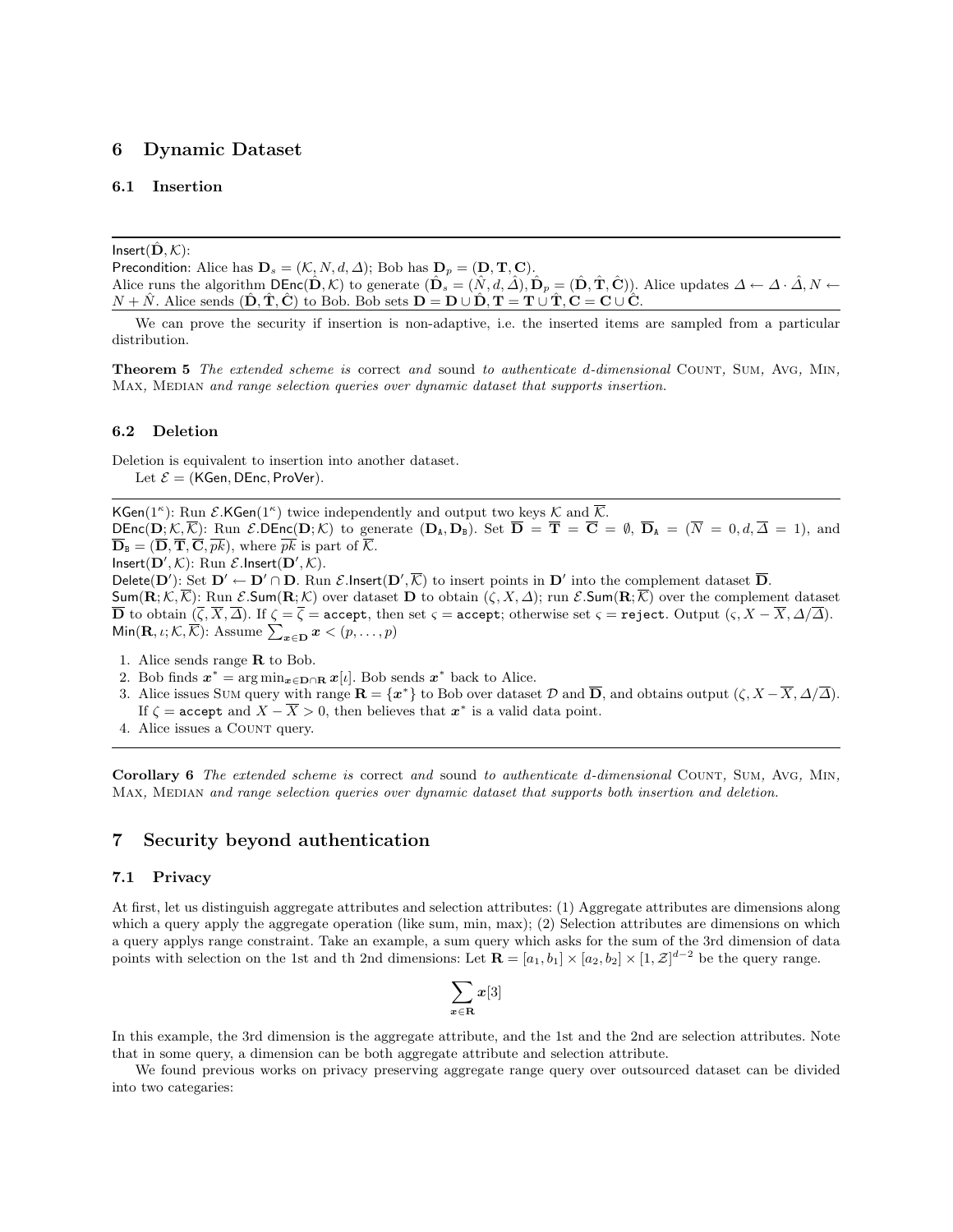- Protect the privacy of aggregate attributes, where any aggregate attribute is not a selection attribute, e.g. [\[7\]](#page-16-6). These works typically employ homomorphic encryption scheme to hide the aggregate attribute values and reserve the capability of doing aggregation. Particularlly, additive homomorphic encryption scheme (e.g. Paillier system [\[34\]](#page-17-25)) for aggregate Sum,Avg query and order preserving encryption scheme (e.g. [\[35\]](#page-17-26)) for aggregate min/max query.
- Protect the privacy of selection attributes. fully homomorphic encryption scheme [\[30\]](#page-17-21). It is worthy to point out that order preserving encryption scheme (e.g. [\[35\]](#page-17-26)) and MRQED scheme [\[36\]](#page-18-0) based approaches are not secure against adaptive adversary.

Privacy of Aggregate Attributes against Adaptive Adversary Our solution can achieve similar privacy protection as Yao et al. [\[7\]](#page-16-6).

W.L.O.G, we assume only the 1st dimension is aggregate attribute, and in every query range R has the form  $\mathbf{R} = [1, \mathcal{Z}] \times [a_2, b_2] \times \ldots [a_d, b_d] \subseteq [1, \mathcal{Z}]^d$ , i.e. the query has no constraint on the 1st dimension. Let  $(\mathsf{G}, \mathsf{E}, \mathsf{D}, \mathsf{H})$  be an additive homomorphic encyrption scheme (e.g. Paillier system [\[34\]](#page-17-25)).

The new scheme is identical to the solution for aggregate sum query in Section [5.1,](#page-8-3) except that

- Additionally, in the setup, Alice generates a key pair  $(K_E, K_D)$  by running the key generating algorithm G, and for each point  $x \in D$  replaces the first dimension  $x[1]$  with the ciphertext  $E_{K_E}(x[1])$ . Next, apply DEnc on the  $(d-1)$ -dimensional dataset  $\mathbf{D}' = \{(x_2, \ldots, x_d) : (x_1, x_2, \ldots, x_d) \in \mathbf{D}\}.$
- To answer a sum query over 1st dimension, Bob "sums" all ciphertexts  $E_{K_E}(x[1])$  for points  $x \in D \cap R$  using the homomorphic property of the encryption scheme, i.e. using algorithm H, and sends the resulting ciphertext  $CT = E_{K_E}(\sum_{x \in \mathbf{D} \cap \mathbf{R}} x[1])$  of sum to Alice as the query result.
- Alice can decrypt ciphertext CT with decryption key  $K_D$  to recover the sum  $\sum_{\bm{x} \in \mathbf{D} \cap \mathbf{R}} \bm{x}[1]$ .

#### Privacy of Selection Attributes against Memoryless Adversary [\[28,](#page-17-19) [36\]](#page-18-0)

To the best of our knowledge, Gennaro et al. [\[28\]](#page-17-19) is the only available solution which can protect privacy against adaptive adverseries. Here, we present two methods based on homomorphic encryption scheme, which is secure against non-adaptive adversary who has no memories.

A straightforward approach is to apply order preserving encryption scheme [\[37,](#page-18-1) [35\]](#page-17-26). During the setup, Alice can encrypt each selection attribute with an order preserving encryption scheme. Since the order between any two values are preserved, Bob can do comparision directly.

Alternatively, we may apply MRQED, which is predicate encryption scheme supporting multidimensional range query. Under MRQED, a message Msg can be encrypted under an identiy  $x$ , which is a point in a d-dimensional space  $[1, \mathcal{Z}]^d$ . From the master secret key, a delegation key  $\delta$  w.r.t. a d-dimensional rectangular range **R** can be derived. With the delegation key  $\delta$ , the ciphertext for the message Msg under identity point x can be decrypted to recover Msg, iff the identity point  $x$  is within the range **R**.

Let M be the domain of the messages to be encrypted under MRQED, and  $\hat{M}$  be a subset of M such that (1) the size of  $\hat{\mathbb{M}}$  is superpolynomial; (2) the ratio  $\frac{|\hat{\mathbb{M}}|}{|\mathbb{M}|}$  is negligible. During the setup, for each data point  $x \in \mathbf{D}$ , Alice choose a random message  $Msg_x \in \hat{M}$ , and encrypts the message  $Msg_x$  under identiy point x usig MRQED encryption scheme. Alice replaces each data point with its corresponding ciphertext and sends all of N resulting ciphertexts to Bob. Later, Alice wants to query range R, then she can derive the delegation key  $\delta$  w.r.t R and sends  $\delta$  to Bob. With the delegation key  $\delta$ , Bob can decide whether a ciphertext is corresponding to a data point x within the query range R, without knowing the value of x: Bob decrypts each ciphertext  $C_x$  with the delegation key, and gets the decrypted value  $\mathcal{M}_x$ . If  $\mathcal{M}_x \in \mathbb{M}$ , then  $x \in \mathbb{R}$  with o.h.p. Otherwise,  $x \notin \mathbb{R}$  definitely.

It is worthy to point out that, the above two approaches using order preserving encryption and MRQED is secure in privacy protection if only one query is allowed. After multiple queries, Bob may be able to infer the value of some data point, using the information that whether the point is inside or outside previous query ranges.

#### 7.2 Frame Attack

Let (KG, Sign, Verify) be a secure digital signature scheme. Suppose Alice has signing key  $(PK_A, SK_A)$  and Bob has signing key  $(PK_B, SK_B)$ , where only Alice knows the private key  $SK_A$ , only Bob knows the private key  $SK_B$ , and the two public keys  $PK_A$  and  $PK_B$  are known to public. We assume there is no *Denial of Service* (DOS) attack.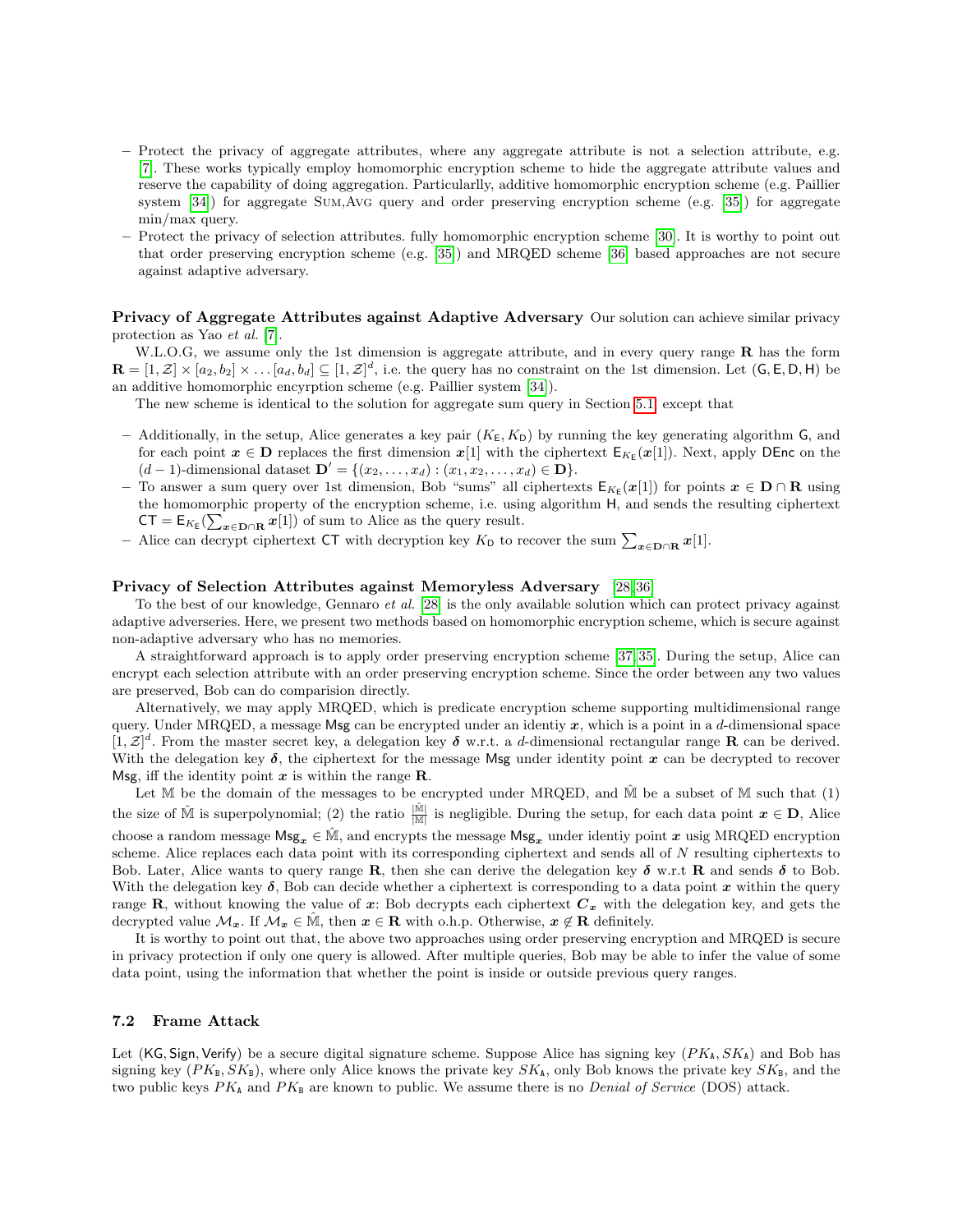#### 7.3 Dynamic Dataset

In additional to our original scheme, Alice and Bob are required to do the following steps to prevent frame attack.

- 1. During the setup, Alice signs the dataset **D** with her private key and sends the signature  $\text{Sign}_{SK_A}(\mathbf{D})$  to Bob.
- 2. For each update command  $U$  (e.g. insertion x or deletion y) that Alice issues to Bob, Alice has to sign it and sends the signature  $\textsf{Sign}_{SK_A}(\mathcal{U})$  together with the update command to Bob. Next, Bob sends an ACK message with signature, i.e.  $\mathsf{Sign}_{SK_B}(\mathcal{U})$  to Alice.
- 3. For each query Q Alice issues to Bob, Bob generates the query result X and proof  $\Pi$ . Bob sends back to Alice the signed result with proof, i.e.  $(\mathcal{X}, \Pi, \mathsf{Sign}_{SK_{\mathbb{B}}}(\mathcal{Q}, \mathcal{X}, \Pi)).$
- 4. In all above cases, the receiver of a signature will verify the validity of the signature using the corresponding public key, and rejects that reply message and asks the sender to resend the corrupted message if the signature is not valid.

To claim that Bob returned a wrong result for query  $Q$ , Alice has to present to the third trusted party two pieces of information: (1) the query Q and the corresponding signed result:  $(X, \Pi, \mathsf{Sign}_{B}(Q, \mathcal{X}, \Pi))$ ; (2) the set  $S_{ACK}$  of all ACKs with Bob's signatures. On the other hand, to prove his innocence, Bob has to present to the third trusted party the original dataset **D** together with Alice's signature, and the set  $S_{\mathcal{U}}$  of all update commands signed by Alice.

The third trusted party verifies all signatures using corresponding public keys. If Alice presents a message which is wrongly signed by Bob, then decides Alice cheats. Similarly, if Bob presents a message which is wrongly signed by Alice, then decides Bob cheats. The third trusted party then checks the authenticated messages in the following way:

- If  $S_{ACK} \subsetneq S_{\mathcal{U}}$ , then judges that Bob cheats.
- If  $S_{\mathcal{U}} \subsetneq S_{ACK}$ , then judges that Alice cheats.
- Until this point, All parties have a comsesus on the current status of dataset: Let the dataset  $\mathbf{D}^*$  be the resulting dataset after applying the authenticated update commands in  $S_{\mathcal{U}}$  to the original dataset **D**. Then, compute the query Q over the authenticated dataset  $D^*$ , and gets the result  $\mathcal{Y}$ . If  $\mathcal{X} \neq \mathcal{Y}$ , then judges that Bob cheats.

For the static case, where the update commands are not allowed, all actions/signatures on updates can be saved and Bob only needs to provide the signed original dataset.

### 8 Conclusion

We propose efficient schemes to authenticate queries over static/dynamic outsourced dataset with  $O(d^2 \log^2 \mathcal{Z})$  communication overhead, which conquer the "curse of dimensionality". The supported queries include aggregate range query, i.e. COUNT, SUM, AVG, MIN, MAX, MEDIAN and range selection.

# References

- <span id="page-16-0"></span>1. Xu, J., Chang, E.C.: Authenticating aggregate range queries over multidimensional dataset. Cryptology ePrint Archive, Report 2010/050 (2010) <http://eprint.iacr.org/>.
- <span id="page-16-1"></span>2. Devanbu, P.T., Gertz, M., Martel, C.U., Stubblebine, S.G.: Authentic Third-party Data Publication. In: Proceedings of the IFIP TC11/ WG11.3 Fourteenth Annual Working Conference on Database Security. (2001) 101–112
- <span id="page-16-2"></span>3. Hacigümüş, H., Iyer, B., Li, C., Mehrotra, S.: Executing SQL over encrypted data in the database-service-provider model. In: SIGMOD '02: ACM SIGMOD International conference on Management of data. (2002) 216–227
- <span id="page-16-3"></span>4. Wu, J., Stinson, D.: An Efficient Identification Protocol and the Knowledge-of-Exponent Assumption. Cryptology ePrint Archive, Report 2007/479 (2007) <http://eprint.iacr.org/>.
- <span id="page-16-4"></span>5. Pang, H., Tan, K.L.: Verifying Completeness of Relational Query Answers from Online Servers. ACM Trans. Inf. Syst. Secur. 11(2) (2008) 1–50
- <span id="page-16-5"></span>6. Cheng, W., Tan, K.L.: Query assurance verification for outsourced multi-dimensional databases. J. Comput. Secur. 17(1) (2009) 101–126
- <span id="page-16-6"></span>7. Thompson, B., Yao, D., Haber, S., Horne, W.G., Sander, T.: Privacy-Preserving Computation and Verification of Aggregate Queries on Outsourced Databases. In: PETS '09: Privacy Enhancing Technologies Symposium. (2009)
- <span id="page-16-7"></span>8. Li, F., Hadjieleftheriou, M., Kollios, G., Reyzin, L.: Authenticated index structures for aggregation queries. ACM Trans. Inf. Syst. Secur. 13 (2010) 32:1–32:35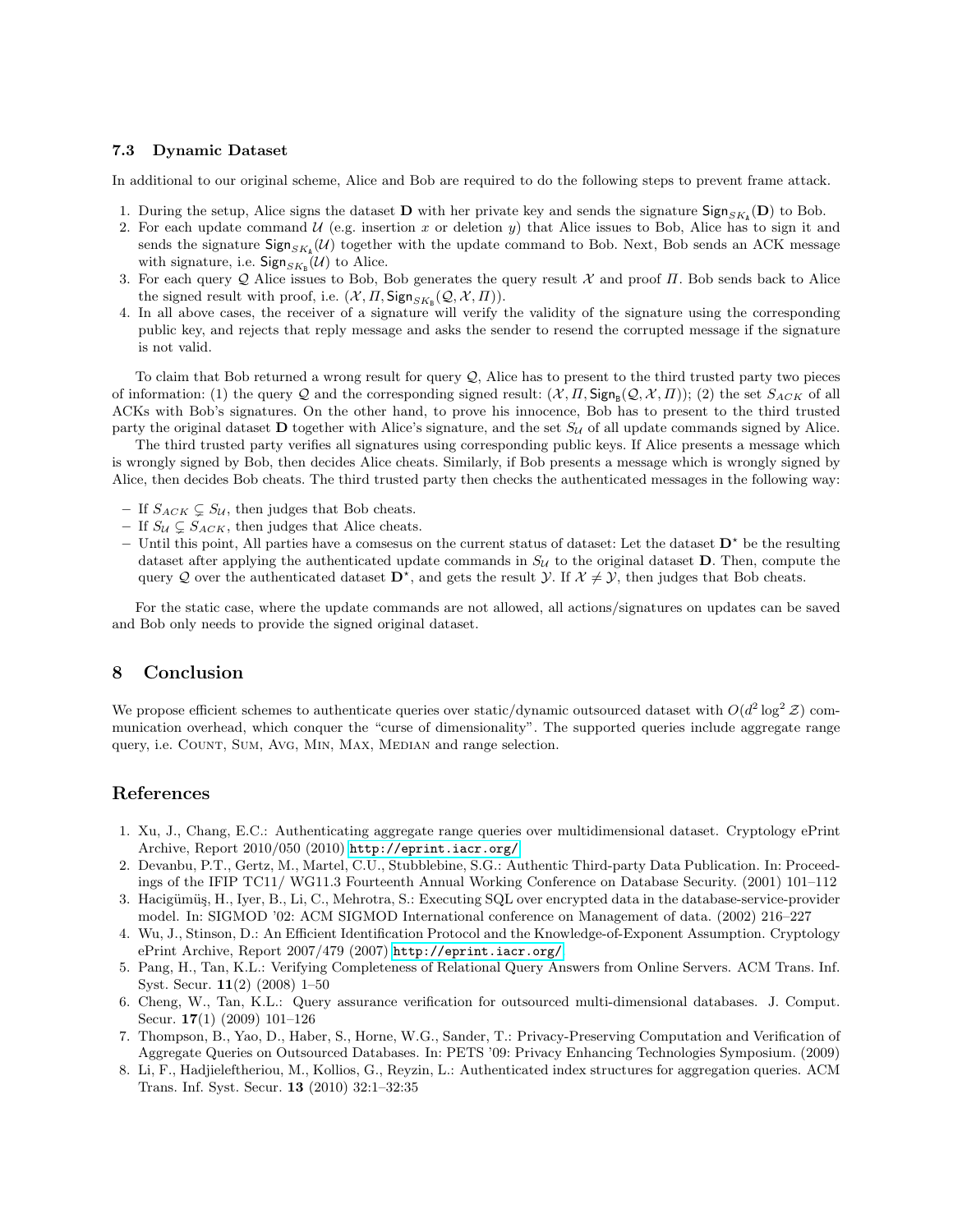- <span id="page-17-0"></span>9. Atallah, M.J., Cho, Y., Kundu, A.: Efficient Data Authentication in an Environment of Untrusted Third-Party Distributors. In: ICDE '08: IEEE International Conference on Data Engineering. (2008) 696–704
- <span id="page-17-1"></span>10. Martel, C., Nuckolls, G., Devanbu, P., Gertz, M., Kwong, A., Stubblebine, S.G.: A General Model for Authenticated Data Structures. Algorithmica 39(1) (2004) 21–41
- <span id="page-17-2"></span>11. Chen, H., Ma, X., Hsu, W.W., Li, N., Wang, Q.: Access Control Friendly Query Verification for Outsourced Data Publishing. In: ESORICS '08: European Symposium on Research in Computer Security. (2008) 177–191
- <span id="page-17-3"></span>12. Hacigümüs, H., Iyer, B.R., Mehrotra, S.: Efficient Execution of Aggregation Queries over Encrypted Relational Databases. In: DASFAA. (2004) 125–136
- <span id="page-17-4"></span>13. Mykletun, E., Tsudik, G.: Aggregation Queries in the Database-As-a-Service Model. In: IFIP WG 11.3 Working Conference on Data and Applications Security. (2006) 89–103
- <span id="page-17-5"></span>14. Ge, T., Zdonik, S.B.: Answering Aggregation Queries in a Secure System Model. In: VLDB '07: International Conference on Very Large Data Bases. (2007) 519–530
- <span id="page-17-6"></span>15. Devanbu, P., Gertz, M., Martel, C., Stubblebine, S.G.: Authentic data publication over the internet. J. Comput. Secur. 11(3) (2003) 291–314
- <span id="page-17-7"></span>16. Pang, H., Jain, A., Ramamritham, K., Tan, K.L.: Verifying completeness of relational query results in data publishing. In: SIGMOD '05: ACM SIGMOD International conference on Management of data. (2005) 407–418
- <span id="page-17-8"></span>17. Mykletun, E., Narasimha, M., Tsudik, G.: Authentication and Integrity in Outsourced Databases. Trans. Storage  $2(2)$  (2006) 107–138
- <span id="page-17-9"></span>18. Sion, R.: Query Execution Assurance for Outsourced Databases. In: VLDB '05: International Conference on Very Large Data Bases. (2005) 601–612
- <span id="page-17-10"></span>19. Li, F., Hadjieleftheriou, M., Kollios, G., Reyzin, L.: Dynamic authenticated index structures for outsourced databases. In: SIGMOD '06: ACM SIGMOD International conference on Management of data. (2006) 121–132
- <span id="page-17-11"></span>20. Xie, M., Wang, H., Yin, J., Meng, X.: Integrity auditing of outsourced data. In: VLDB '07: International conference on Very large data bases. (2007) 782–793
- <span id="page-17-12"></span>21. Yang, Y., Papadias, D., Papadopoulos, S., Kalnis, P.: Authenticated join processing in outsourced databases. In: SIGMOD '09: ACM SIGMOD International conference on Management of data. (2009) 5–18
- <span id="page-17-13"></span>22. Mouratidis, K., Sacharidis, D., Pang, H.: Partially materialized digest scheme: an efficient verification method for outsourced databases. The VLDB Journal 18(1) (2009) 363–381
- <span id="page-17-14"></span>23. Pang, H., Zhang, J., Mouratidis, K.: Scalable Verification for Outsourced Dynamic Databases. Proc. VLDB Endow. 2 (2009) 802–813
- <span id="page-17-15"></span>24. Goodrich, M.T., Tamassia, R., Triandopoulos, N.: Super-Efficient Verification of Dynamic Outsourced Databases. In: CT-RSA '08: The Cryptographer's Track at the RSA Conference on Topics in Cryptology. (2008) 407–424
- <span id="page-17-16"></span>25. Rivest, R.L., Shamir, A., Adleman, L.: A method for obtaining digital signatures and public-key cryptosystems. Commun. ACM 21(2) (1978) 120–126
- <span id="page-17-17"></span>26. Boneh, D., Lynn, B., Shacham, H.: Short Signatures from the Weil Pairing. J. Cryptol. 17(4) (2004) 297–319
- <span id="page-17-18"></span>27. Haber, S., Horne, W., Sander, T., Yao, D.: Privacy-Preserving Verification of Aggregate Queries on Outsourced Databases. Technical report, HP Laboratories (2006) HPL-2006-128.
- <span id="page-17-19"></span>28. Gennaro, R., Gentry, C., Parno, B.: Non-interactive Verifiable Computing: Outsourcing Computation to Untrusted Workers. In: CRYPTO '10: Annual International Cryptology Conference on Advances in Cryptology. (2010) 465–482
- <span id="page-17-20"></span>29. Chung, K.M., Kalai, Y., Vadhan, S.P.: Improved Delegation of Computation Using Fully Homomorphic Encryption. In: CRYPTO '10: Annual International Cryptology Conference on Advances in Cryptology. (2010) 483–501
- <span id="page-17-21"></span>30. Gentry, C.: Fully Homomorphic Encryption using Ideal Lattices. In: STOC '09: ACM symposium on Theory of computing. (2009) 169–178
- <span id="page-17-22"></span>31. van Dijk, M., Gentry, C., Halevi, S., Vaikuntanathan, V.: Fully Homomorphic Encryption over the Integers. In: EUROCRYPT '10: Annual International Conference on Advances in Cryptology. (2010) 24–43
- <span id="page-17-23"></span>32. Gentry, C.: Toward Basing Fully Homomorphic Encryption on Worst-Case Hardness. In: CRYPTO '10: Annual International Cryptology Conference on Advances in Cryptology. (2010) 116–137
- <span id="page-17-24"></span>33. Juels, A., Kaliski, Jr., B.S.: Pors: proofs of retrievability for large files. In: CCS '07: ACM conference on Computer and communications security. (2007) 584–597
- <span id="page-17-25"></span>34. Paillier, P.: Public-Key Cryptosystems Based on Composite Degree Residuosity Classes. In: EUROCRYPT '99: Annual International Conference on Advances in Cryptology. (1999) 223–238
- <span id="page-17-26"></span>35. Boldyreva, A., Chenette, N., Lee, Y., O'Neill, A.: Order-Preserving Symmetric Encryption. In: EUROCRYPT '09: Annual International Conference on Advances in Cryptology. (2009) 224–241